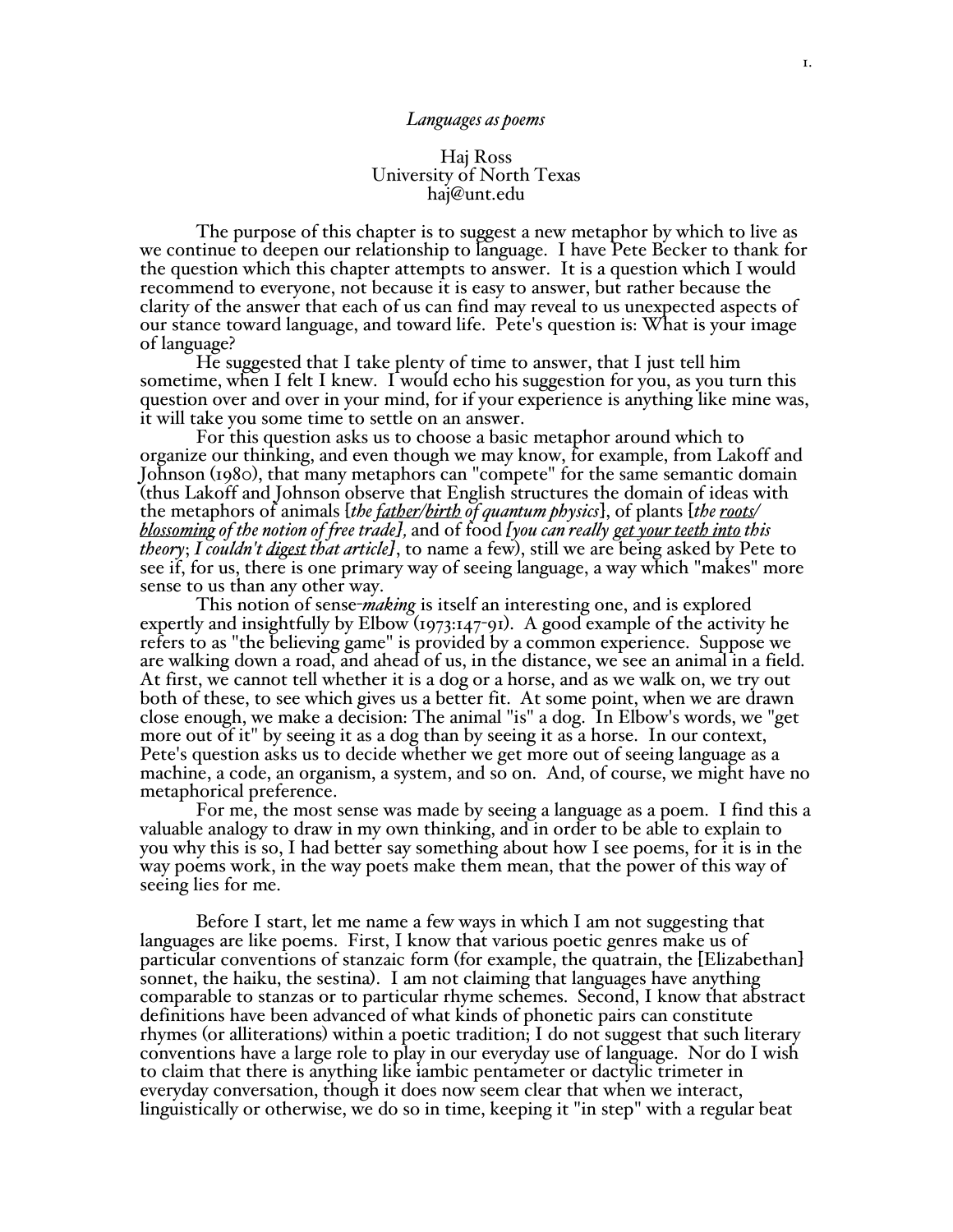which synchronizes our interactions in an essentially musical way. (See Erickson (1982) and Scollon (1982))

I am not, then, saying that as we speak, we behave like poets who are writing poems within some identifiable literary canon. But if it makes sense to see languages as if they were poems, then it should presumably make sense to identify some people as the poets – the authors of these poems. And who could that be but us? If anyone is to be "the" poet of American (I think it is high time we stopped talking about "English" and started distinguishing among American, and British, and Canadian, and Strine, and ...), it had better be us. So let me talk a bit about what we say, each of us, in particular.

To be sure, there is a set of sentences that all speakers of any of the varieties of English will agree on. Some well-known sentences are: *The farmer killed the duckling. The cat is on the mat.* But these are also boring sentences. Because anyone who is determined to stay firmly within the bounds of the uncontroversial will not learn much about the processes that structures it. As Gregory Bateson observes (Bateson (2000), pp. 457-459), there is more information at the boundary than in the middle, in the steady state. So, for example, while it is a fact, of interest to Passive aficionados, that almost any volitional verb taking a nominal direct object will have a passive counterpart for anyone (this is a fact about the "middle" of the space of passivizability), we have a lot more to learn about the function of and reasons for passivizing at the kinky, idiosyncratic dangerous "edge" of the construction, trying to ascertain which *non*volitional verbs allow their objects to passivize. For which speakers? Under what pragmatic/discourse conditions? Why, moreover, these contrasts? *The rollerskates were found by Mrs. Engeliano / \*Adherents were found by the proposed tax cut; The watch was made by Joachim / \*The party was made by your cupcakes; His resignation was not desired/?wanted by many.*

I am not suggesting that either type of work – "middle" or "edge" – can be, or should be, avoided. I am suggesting only that we try for a balance. And when we start looking at how speakers of "the same dialect" can vary among themselves, we may find our breath taken away. This happened to me in connection with apparently harmless sentences like (1).

## (1) We have barely \$500 in the bank.

At issue here is not the grammaticality of  $(i)$  – I believe that most speakers of American find it grammatical. Rather, let us ask a semantic question: What does it mean? I will ask the reader to answer the same question I asked the audience at the oral version of this chapter, a question that I have been asking groups of speakers since about 1965 – by now probably around 3,000 in all. Does (1) mean (2a), (2b), or  $(2c)?$ 

- 
- (2) a. We have just over  $\frac{5}{5}$ 00 in the bank say  $\frac{5}{5}$ 01,  $\frac{5}{5}$ 02,  $\frac{5}{5}$ 03 ...<br>b. We have just under  $\frac{5}{5}$ 00 in the bank almost  $\frac{5}{5}$ 00, not quite  $\frac{5}{5}$ 00, say<br> $\frac{5}{4}$ 98 or  $\frac{5}{4}$ 99.<br>c
	-

By now, the range of responses that reach me when I ask this question has settled into the following rough predictability: for most audiences, around 40-45 percent will prefer (2a) as the meaning for  $(i)$ ;  $\zeta$  0- $\zeta$  percent will prefer (2b), and usually around  $\zeta$ -10 percent will go for (2c). Furthermore, none of the people I have asked over the years has had any idea that there was any range of variation at all. If you are a (2a) speaker, as I am, you will probably regard the claim that there are (2b) and (2c) speakers with not a little incredulity – how *could* anyone say (1) and mean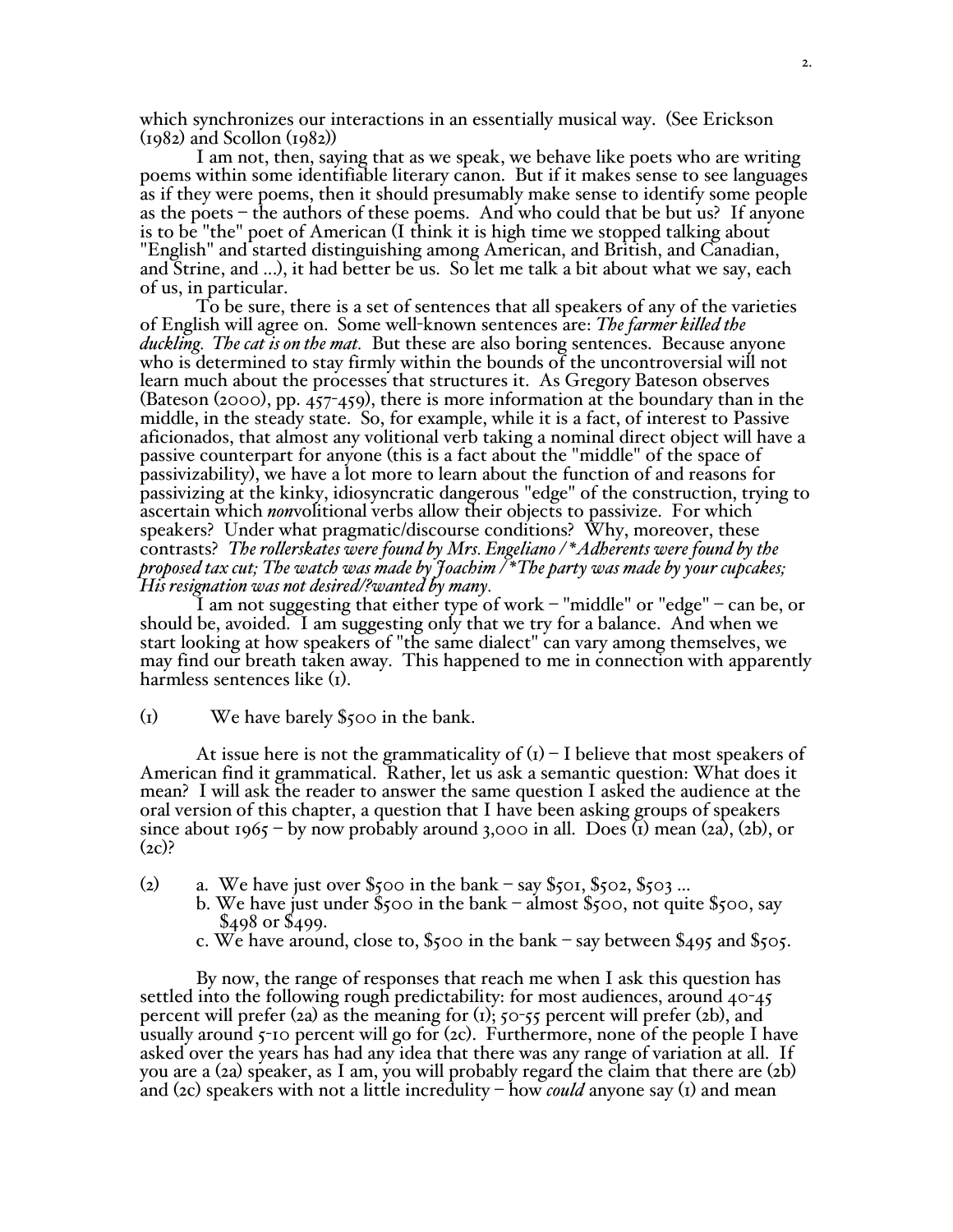(2b)? The converse is true for (2b) or (2c) speakers. For some reason, this seems to be an area of variation which we all remain unaware of.

I will return later to discuss my conclusion from the existence of these variations around "the" meaning of *barely*. Let me first, however, give two other cases with the same general characteristics.

The first is the case of [z] plurals that cause the voicing of the preceding spirant. I guess that all speakers of "English" change the [s] of *house* to [z] in *houses*; probably most would favor *knives, wives, lives, elves, selves,* and *halves* over *lifes, elfs, selfs,* and *halfs*, but what do we do with *wharf/wharves, dwarfs/dwarves, scarfs/scarves, calfs/calves,* and *hoofs/hooves*? Does anyone feel strongly that there is a norm to which they are adhering? And what of "our'" usage when the plural follows Germanic -*th*? Do we choose [s] or [z] for *paths, baths, truths, wreaths,* and *moths*? Make up your mind what *you* do for these words; and ask ten other speakers of American what they do. See if any patterns emerge that remain when you have asked twenty or fifty people.

The second is the case of the ordering of color terms in cases like *black-andwhite striped cloth.* Probably all of us prefer this one to *white-and-black striped cloth*, but when we investigate the set of possible color-pairings with some care, as Conley and Cooper (1981) have done, we find that some speakers prefer, say, *red-and-yellow striped,* whereas others prefer *yellow-and-red*. And while some prefer *blue and green* to *green and blue* (or vice versa), most would feel that less rode on their choice for this last pair than for the choice with *red/yellow*.

What unites the three cases I have focused on here: (1) *barely*, (2) "irregular" [z] plurals, and (3) the ordering of pairs of color terms? The point is that there are cases where "the" grammar *doesn't care*; each of us is left to our own devices in making a choice. We are not *required* to choose, and a decision to say *paths* 50 percent of the time with  $[z]$  and 50 percent with  $[s]$  is also a choice, one of the infinitely many available. We are given free rein to erect any kind of preference network that we would like. The preferences are in no sense necessarily bland, or wishy-washy. I, and the  $40-45$  percent who agree with me as  $(2a)$ -ists, are radically  $(2a)$ : we can't believe that you (2b)-ists and (2c)-ists could possibly talk so sloppily. Nor can you believe that I do.

This is the point. In these areas, and in unguessably many more, the construction of an idiolect is guided by aesthetic considerations – not necessarily conscious ones, but aesthetic ones nonetheless. I may choose to reduce the first vowel of *identify* to [<sup>TM'</sup>] (the neutral vowel schwa), feeling that you, who always produce a clear [ay], are too fussy; you, for your part, will hear me as being too loose, or permissive. Other speakers of "English" (or American – there is no Atlantic isogloss in such matters) will put down roots in other areas on the continuum between the extremes just described. We have the personal freedom to live anywhere on that continuum that we want to. And this is a poetic freedom.

In the first and third of the foregoing three cases, I doubt that any of us will have a clear intuition of the direction of an ongoing linguistic change. It is not that those of us who prefer *red-and-yellow striped* to *yellow-and-red striped* feel that this year our numbers are greater than they were last year; that speakers who live *yellow and red* are fossils, and are dying out. I think that we are probably unaware of differing preferences in this area, and are therefore *a fortiori* unable to detect any historical shifts in progress. Exactly the same is true with the semantic "facts" of *barely*; while I have not asked *red-and-yellowers* whether they thought they were in the majority or minority, I have asked many groups whether anyone realized other types of preferences existed, with, as I noted, no one saying they did.

With the "irregular" [z] plurals, I would imagine that people might feel the draughts of the winds of change – that *paths* with [Ts] (with voiceless *th*) is more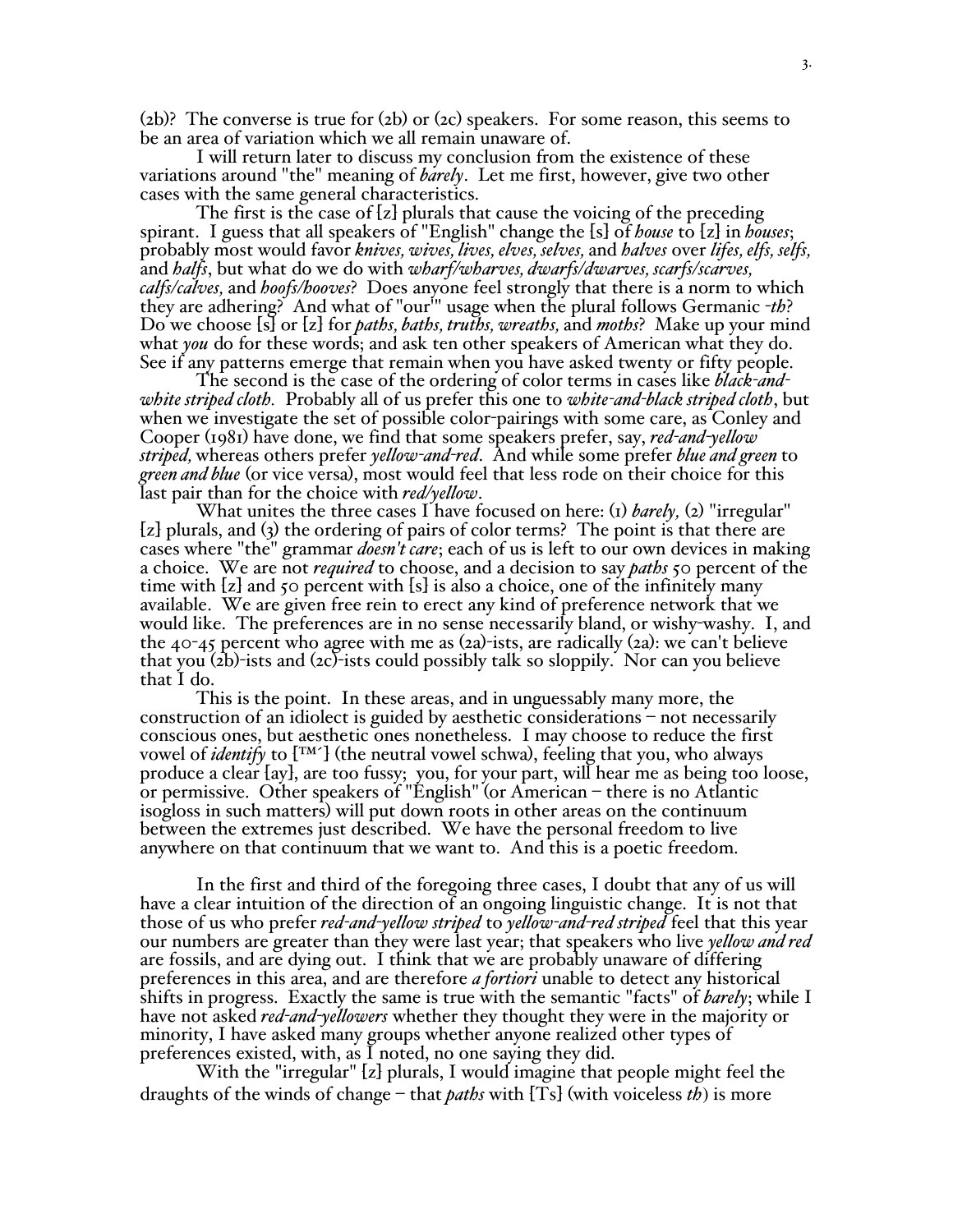modern, while [Dz] (with voiced *th*) is more traditional. It is a bit like we feel about *whom*: we know there used to be lots more *whom*'s around than there are now (whether we regret this fact or rejoice over it).

But let us pass on to cases where we know for sure that a construction is new, is marching to wider acceptance. Do we feel comfortable in saying *business-wise*?; *opportunity-wise?* How about *This policy will impact on us heavily*? Or *You will have to corridor this area more adequately*? And, how bout new pronunciations? Do we embrace [nuwky´™l´r] for *nuclear*, or insist on [nuwkliy´r]? Or for *library*, can we stomach [laybEriy], or do we stick to our two-*r* guns with [laybrEriy]?

In all of these cases, we have our choice (a poetic one) to go for a new beauty, the excitement of linguistic novelty, or to join forces with such staunch supporters of traditional values as Edwin Newman and William Safire. We know that as we speak, our language changes under us, around us, with us, and our aesthetic choices lead us either to embrace the newer forms, and *contribute to their spread* by using them ourselves, or to dig in and resist them, tooth and nail, remaining bloody but unbowed. (There are still people today who use *whom* as they "should," decrying their laxer fellow speakers as sellers-out (or seller-outers?) of their language, as people who would allow their language to go to the dogs.)

It is (possibly? probably?) true that speakers can be placed in general at a point, or in a general range, of the continuum that runs from fire-breathing, to-thebarricades radical innovators to copper-clad, clear-water Calvinist conservatives.<br>Nonetheless, each of us can, if they? he? she or he? he or she? we? will, cheerfully be<br>basically radical, while containing conservative po with radical tumors. Or any mix of these whatsoever. Thus I view myself as being<br>basically pretty much of a fire-breather, and willing to let just about any junk pass under my (ex-)tonsils, but for some reason, the pronunciation of *nuclear* as if it were spelled "nucular', which it doubtless will be, all too soon, sticks in my craw. The point of this discussion is that we all have <sup>a</sup> vote in the future of

American (or British, Strine, ...; and in the long run, English in general). The productivity of -*wise*, the pronunciation of *nuclear*, the [m] on *whom* – all depend on each individual one of us, though sociopolitical or biographical considerations weigh our votes differentially. (Thus Dwight David Eisenhower's use of *nucular* on national media will doubtless count infinitely many times more than my steely resolve never to say it until my dying breath.) When we perceive a change in progress, we may drag our feet or put our shoulder to the wheel. While our instruments for assessing the differences made by an individual are not up to the task (and they may never be), there can be no doubt that "the" overall grammar of a dialect must be some composite function of the individual preferences of its speakers, its poets.

What else does each of us poets do? It is clear that each of us makes individual decisions about how much agency or intentionality we wish to impute to someone in a situation:

(3) a. Teresa murdered/killed Harriet. b. Harriet was/may have been murdered/killed. c. Harriet died tragically.

Or about how much subjectivity we wish to impart to our utterance – how much we wish to hide ourselves:

(4) a. I'm angry.<br>b. I feel angry/anger.

c. I have a feeling of anger.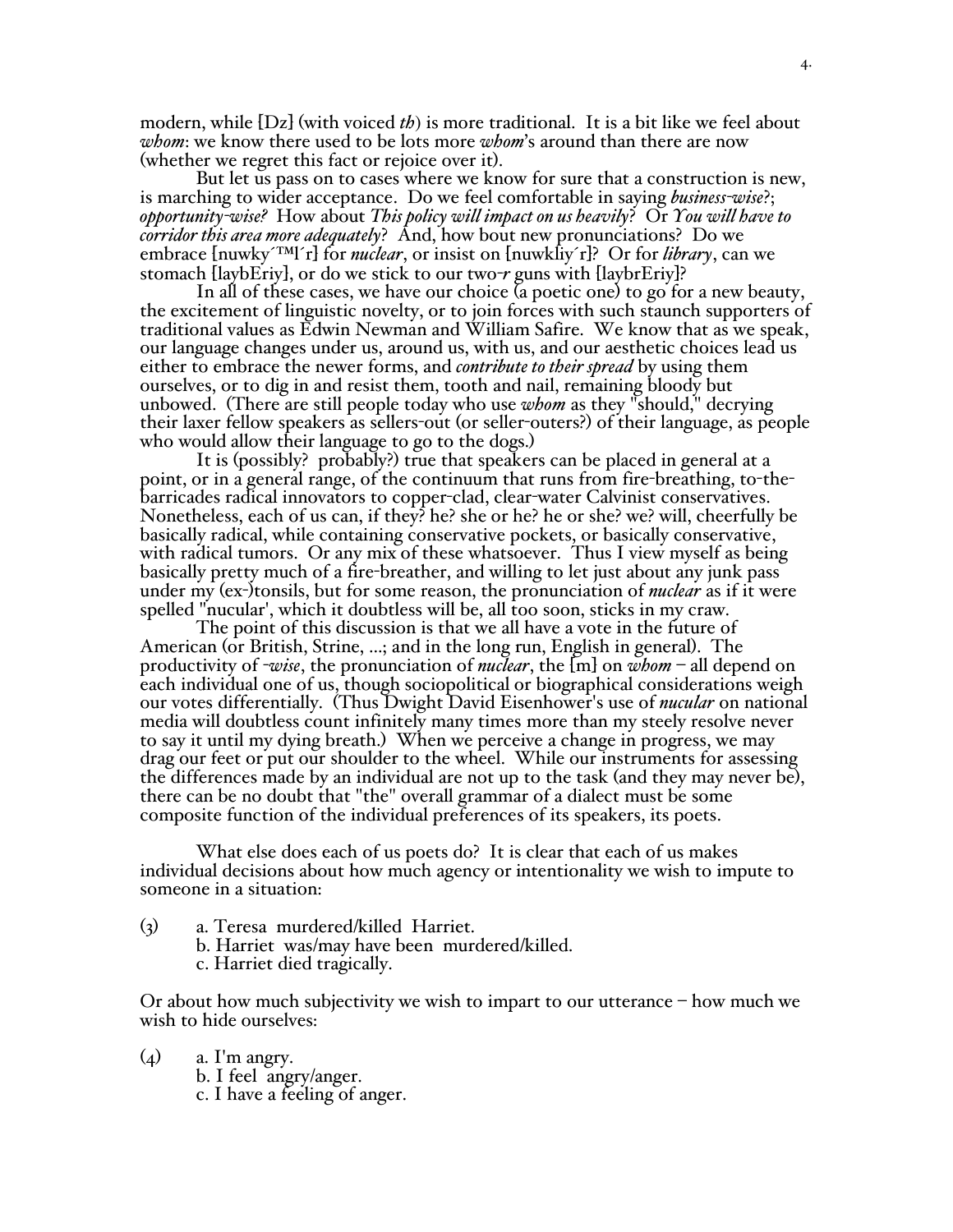d. There is a feeling of anger (in me).

We also decide how much politeness and/or formality we want to put in each sentence, and how vague or clear we wish to be, and how fast we want to speak (therefore, how many of the fast speech rules will apply). Will *four hundred and seventy-five* be [fowr h´ndr´d Qnd sEv´ntiy fayv] or [fçh´rs˜Eyfay] or something in between? The choice here is up to us, and as with the above cases, it is a choice made on aesthetic grounds. Each of us has feelings about what sounds sloppy or too prissy for a given situation, and the degree of speed that we use is chosen as a consequence.

In all of the cases discussed so far, what was at issue was where individual speakers chose to position themselves within the space of possibilities that are already present in the language, in some sense. But in addition, each of us takes a stand with respect to how much we are willing to break new ground. This summer, I heard a speaker on a Georgetown University podium say *conspirational* (with a meaning roughly like "conspiratorial'). Tom Robbins, in *Jitterbug Perfume*, coins the world *deathist*. And I once said something like *I'm going to de-Agatha-Christify my solution*. These are new by virtue of being stretchings of word formation rules; it is easy to find stretchings of conditions on syntactic rules as well.

- (5) The *by now on their feet and cheering wildly* delegates approved the proposal on the first ballot. [Stretching of the normal conditions on prenominal modifiers.]
- (6) a. Is it OK to park your car on the bridge tonight?
	- b. Is it OK to park my car WHAT the bridge tonight? [Stretching of the normal condition limiting WH-words to NPs, PPs, APs, and verbs (*You're going to WHAT my proposal!??!?*), in that order of preference, to include prepositions.]
- $(7)$  ... you've got to be grabbed by this knowledge, lived by it you've got to be *beed* by it. [Approximate quote from a Ram Dass talk. Note how he has, in analyzing *be* as a transitive, passivizable verb, made it into a regular one: the irregular (normal) *been* is replaced by the regular (abnormal) *beed*.]

In a sense, we can view each such innovative use of the system that is American as a referendum, to be rejected or ratified by later speakers, just as some great lines or phrases from previous poets get ratified and become part of the prior texts (Becker 1995) of most educated speakers (*the slings and arrows of outrageous* fortune; seen through a glass darkly; to be or not to be; not with a bang but a whimper; things *fall apart – the center cannot hold*). (Some truly incredible things have been voted in – a personal favorite of mine is *stick-to-it-iveness*. Who would have given that one a chance to survive? Maybe there is yet hope for *de-Agatha-Christify*.

The American language of today, full of the results of countless referenda, with their fallout – words like *be-in, spaceshot, airhead, far out, to streak NP* – is a bit like what we might call *"The" book of American folk songs*, which contains "De Camptown races," "Go tell Aunt Rhody," "You are my sunshine," "Roll out the barrel," and so on. American is like a living artistic tradition.

Thus one of the things that American, like all languages, shares with a poem, is the fact that it is part the result of happy accidents, like the fact that the verb phrase like *stick to it* ends with the [It] ~ [´t] which often precedes -*ive: additive, operative, figurative, administrative, diminutive, intuitive*. This accident of phonetics made it possible for some unremembered poet to take a flyer or *sticktoitive*, the presumed base of *stick-to-it-iveness*. Enough people liked this flyer to vote (with their tongues) for its adoption, et voilà! Another word is born.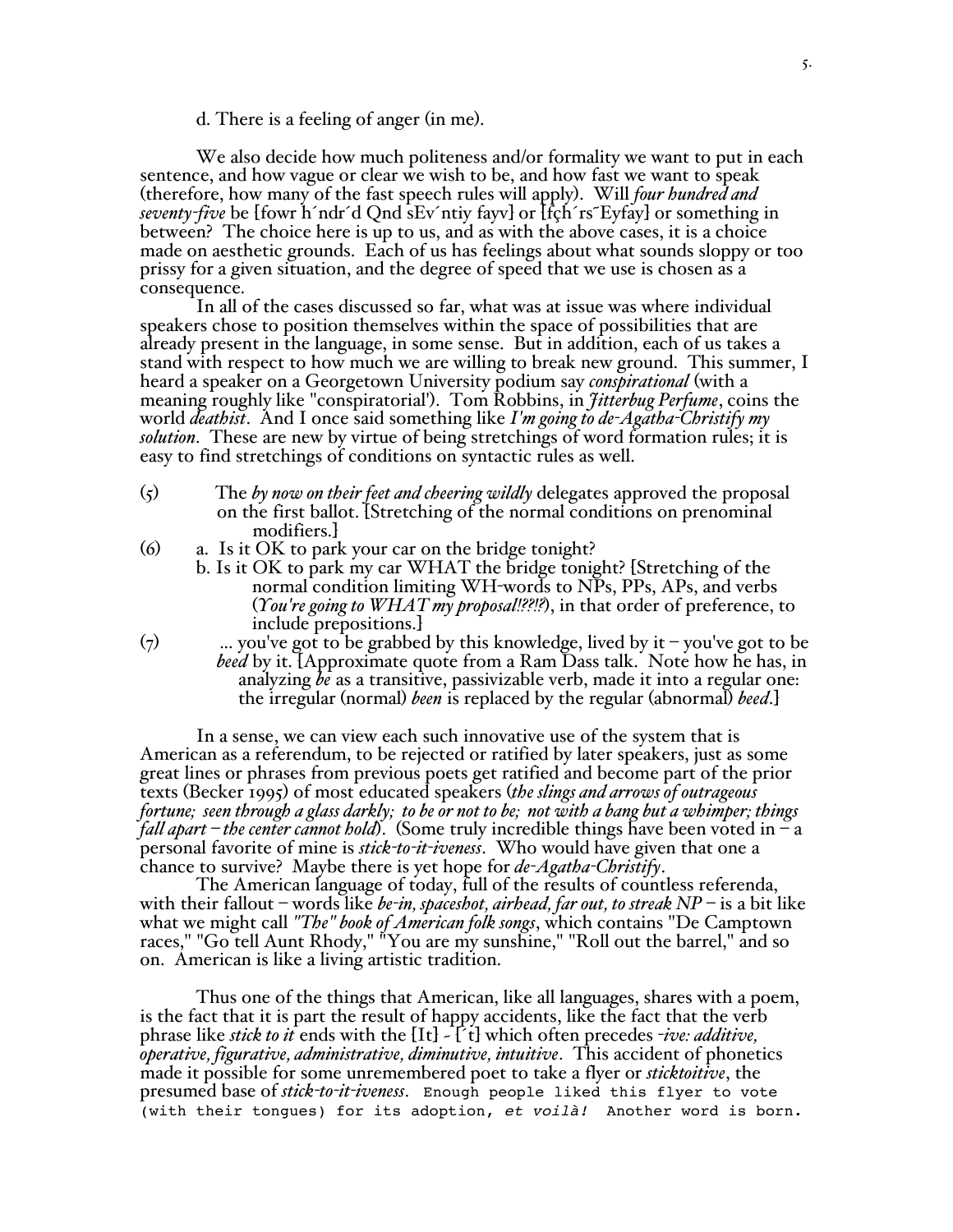Having laid some weight on the serendipitous aspects of American, let me counterbalance by insisting that Ferdinand de Saussure was absolutely right in his dictum *La langue est un système oû tout se tient* ('Language is a system in which all parts hold together'). This finds an echo in William Blake's statement from "A Vision of the Last Judgment":

"Not a line is drawn without intention ... as Poetry admits not a Letter that is Insignificant. So Painting admits not a Grain of Sand or a Blade of Grass Insignificant, much less an Insignificant Blur of Mark."

I want to emphasize one phrase of Blake's in particular: "Poetry admits not *a Letter that is Insignificant*." In my work on poems, I have taken Blake at his word, and have benefited enormously from doing so. To live by this maxim of Blake's has been to dedicate myself to finding explanations for the distribution of each individual phoneme (and of course, *a fortiori*, for the distribution of every linguistically significant higher-order property  $-e.g.,$  initial consonant clusters, or polysyllabicity, or morphologically complex words, or prepositional phrases, or . . . ).

I have found Blake's maxim, which I refer to as the Assumption of Total Significance (ATS), to be an extraordinarily tough drillmaster, but I see no alternative weaker than the ATS which it seems to make sense to adopt. Let me show another case in which living under the discipline of the ATS brought rich rewards. The poem in question is a justly famous one by William Carlos Williams, from *Spring and All*, published first in 1923.

> $<sub>r</sub>$ so much depends</sub> 2upon <sub>3</sub>a red wheel 4barrow 5glazed with rain 6water <sub>7</sub>beside the white 8chickens.

A first impression may suggest that this poem concerns the mental act/state(?) of reflection – reflection about the interconnectedness of the ecological web of which we are a part. As George Miller suggested to me, the poem might evoke the kind of experience we could imagine as follows: we have been working in the garden, and the rain has come, forcing us to interrupt our work and seek shelter. After the storm has passed, we open the door to go out again to our farming, and we see the tableau the poem describes: the wheelbarrow, a symbol of the implements and artifacts we humans use to help our planet to feed us; the glaze of the water that the sky gives us to satisfy our thirst, and make our crops grow; and the chickens, symbols of the animal world who we have tamed and who feed us. The colors mentioned are the primal ones of red and white, and the colorlessness, the transparency of the clear water we need to drink – three of the most basic visual experiences.

Williams has made this a static scene: by calling the water a glaze, he has stopped it from flowing, made it into a mirror. And Williams reverses normal order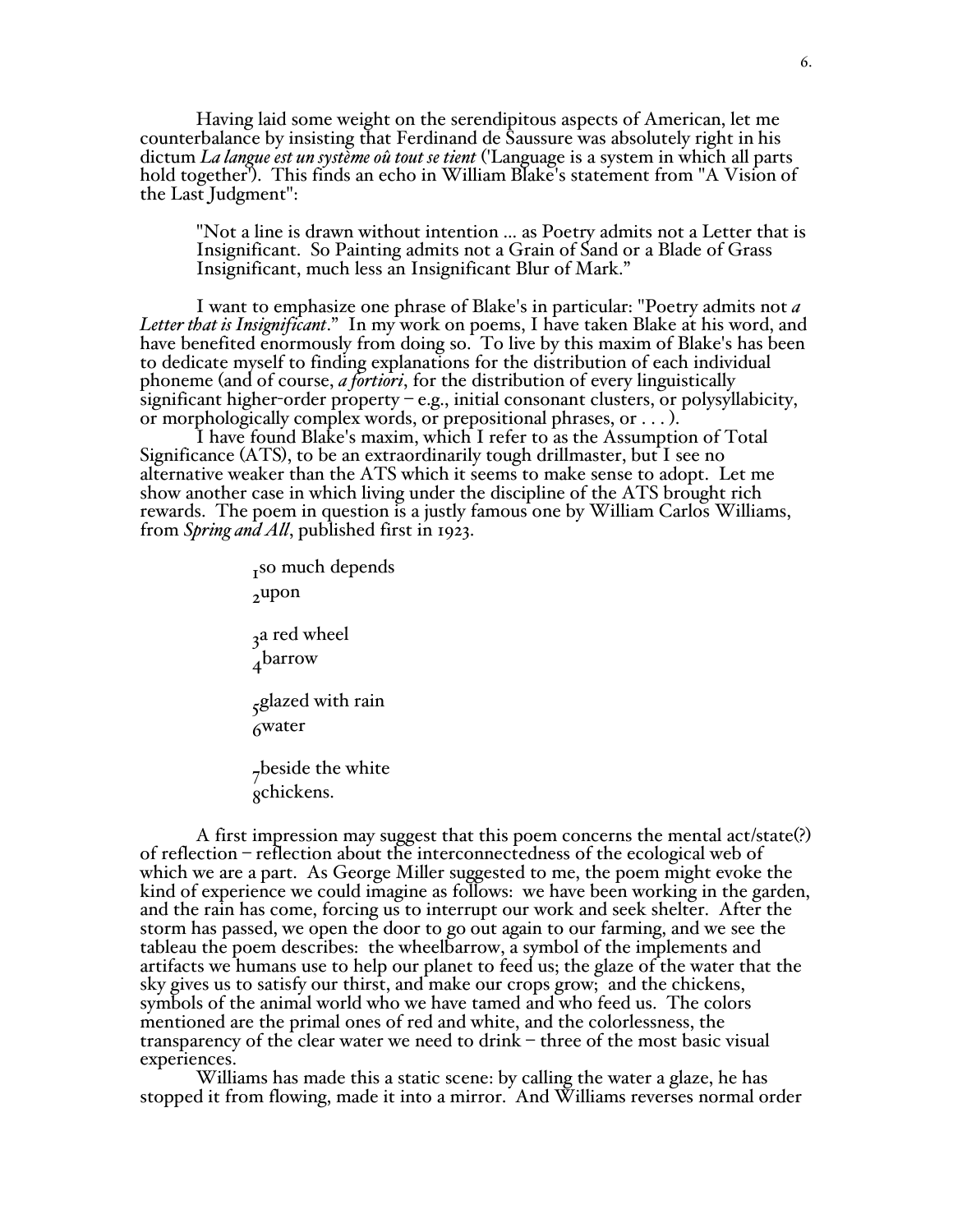by placing the wheelbarrow beside the chickens. We normally say, as Ann Borkin helped me to see, *The farmer* (movable) *was beside the barn* (immovable), rather than the reverse. To say *the barn was beside the farmer* seems to freeze the farmer in his tracks. Williams had drained the motion from the chickens.

As the time around us has slowed to a stop, we sink into our reflection of how much we depend upon the simple tools and foods and water, and upon the good Earth from which they come – until the last word of the poem, the only one of the poem's four disyllabic even lines that has a short, quick, high front vowel: *chickens.* Paradoxically, despite the fact that *beside* seems to have frozen the chickens into immobility, the sound of this word breaks the spell, snaps us out of the mystical feeling of union with the things of our mother, the Earth, who supports us. We return to life as usual, pick up our wheelbarrow, get back to our work. Thus, the experiential journey that the reader is invited to participate in is a voyage from usual time, to stopped, mystical time, the time of the state of Union with Universe – to return, with a jerk, to everyday, regular time, again – but with everything changed, freshened – as the earth itself is refreshened, the air cleansed, by the rain.

If the basic experiential journey is thus the ABA of the sonata form, what has Williams done with the forms his words take? For as Williams says before reading aloud one of his poems from *Spring and All*:

You notice what I said: there is *no* subject the modern poem cannot approach. There is *no* selected material. It's what you *do* with the work of art. It's what you *put* on the canvas and *how* you put it that makes the picture. It's how the words fit in.

Poems are not made of *thoughts*, beautiful *thoughts* – it's made of *words, pigments,* put *on* – here, there; made; actually. 1

So let us see how Williams has made his canvas.

Each of the four four-word verses of "The Red Wheelbarrow" has a rigid form: three words on its first line, and one disyllable as its second, giving even the visual shape, as Mieke Hoffmann has pointed out to me, of four small wheelbarrows. Aside from these four even-line disyllables, there are only two in the poem: *depends* in the first stanza, and *beside* in the last. And each of these two consists of an unstressed prefix ending in [´], followed by a stressed root. This extra syllable in lines 1 and  $\overline{7}$  thus links first stanza to last, as does the fact that the two [z] suffixes are placed to end the poem's first and last lines. The two central stanzas are also linked together by salient properties: they contain the poem'<sup>s</sup> only two compound nouns, *wheel/barrow* and *rain/water*, placed identically so that the first half of each compound comes at line end. And these two stanzas also contain all of the poem's six liquids: one [r] per line, and one [l] in each odd line of the central pair of stanzas.

Thus, if we refer to our four wheelbarrows as A-D, we see clear evidence that Williams has shaped them into the reflecting structure shown in (8).

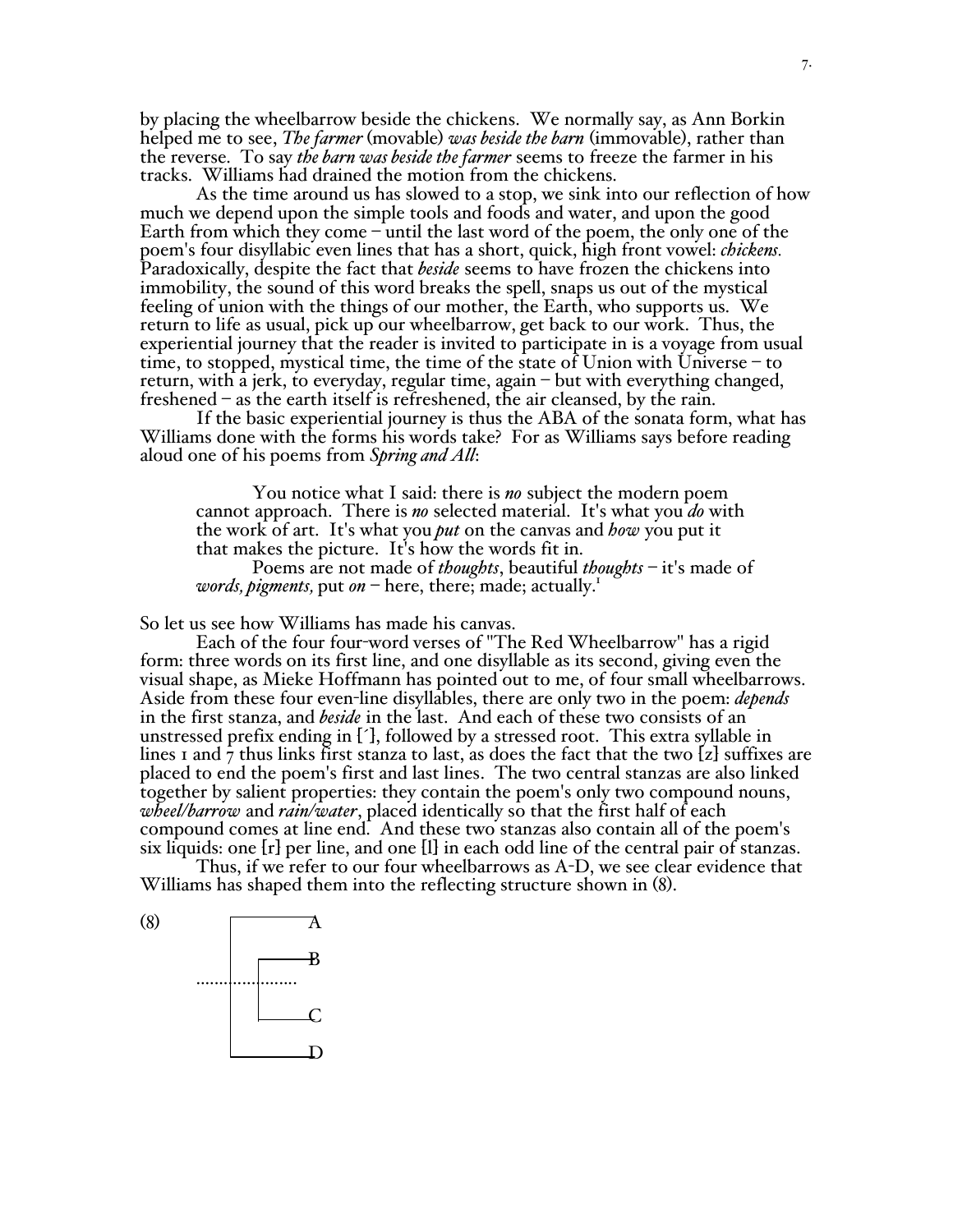Since the location of polysyllables plays such a salient role in the establishing of this mirror structure, let us look inside the individual syllables, to see how Williams made use of the possibilities that the syllabic structures of American afford. Overwhelmingly, the poem's twenty-two syllables are of the simplest types: ten are of the simplest consonant + vowel form [(C)V], and seven more are closed by a single consonant: CVC. The first word to contain a syllable which contains a consonant cluster is the last word of the first line *depend + s*. Its cluster, though clearly triconsonantal /ndz/ morphophonemically, is probably realized as the phonetically biconsonantal [nz] in the speech of most Americans, who do not distinguish phonetically between *fends* [{fEnd+z} and *fens* [{fEn+z}]*.* The last syllable to contain a consonant cluster is the last word of the last line - also a bisyllable: *chicken + s*, and its cluster is also bimorphemic, since it contains the plural morpheme *-s*. Thus, seen from the point of view of final clusters, the poem links its extremes in yet another way: [nz] opens and closes the poem.

When we turn to initial clusters, we find the same phenomenon: the first candidate for cluster pronunciation is *wheel*, which can in careful speech be realized with an initial [hw]. I suspect that in 1923, when the poem was written, this was even more the case, though in listening to Williams' own pronunciation, say of the short quote above, the three occurrences of *what* are all spoken without clusters, as [w].<br>At any rate, it is clear that most speakers would feel that any word spelled with <wh> *could* be pronounced [hw], in a sufficiently careful pronunciation, so I think it is relevant that the first initial cluster (possibility) in our poem, namely, the [(h)w] of *wheel*, is matched by the last initial cluster: the [(h)w] of *white*. And both of these words are at line ends, in corresponding lines in the two halves of the poem – the third line of the first half (AB), and the third line of the second half (CD). Let me de-Agatha-Christify slightly: <sup>I</sup> have been trying, dear Reader, to lull

you into overlooking the fact that there is one syllable in the poem, and only one, which both begins and ends in <sup>a</sup> cluster:

#### *glazed*

This word, coming as the ninth of the poem's sixteen words, opens the poem's second half. Geometrically, with respect to the mirror symmetry displayed in (8), it comes immediately after the invisible mirror axis dividing CD from AB. And this word, highlighted as it is by being the poem's most complex syllable, is also given a high profile by virtue of containing the only other suffix, the past tense/participle forming *-d*, besides the *-<sup>s</sup>* of *depends/chickens*. Meanwhile, what is the syntax saying? Very much the same thing. The

poem's first clause, which ends with *wheel/barrow*, has two constituents: a two-word abstract subject and a six-word verb phrase. A relatively uncontroversial parsing of this clause would be something like the tree shown in (9).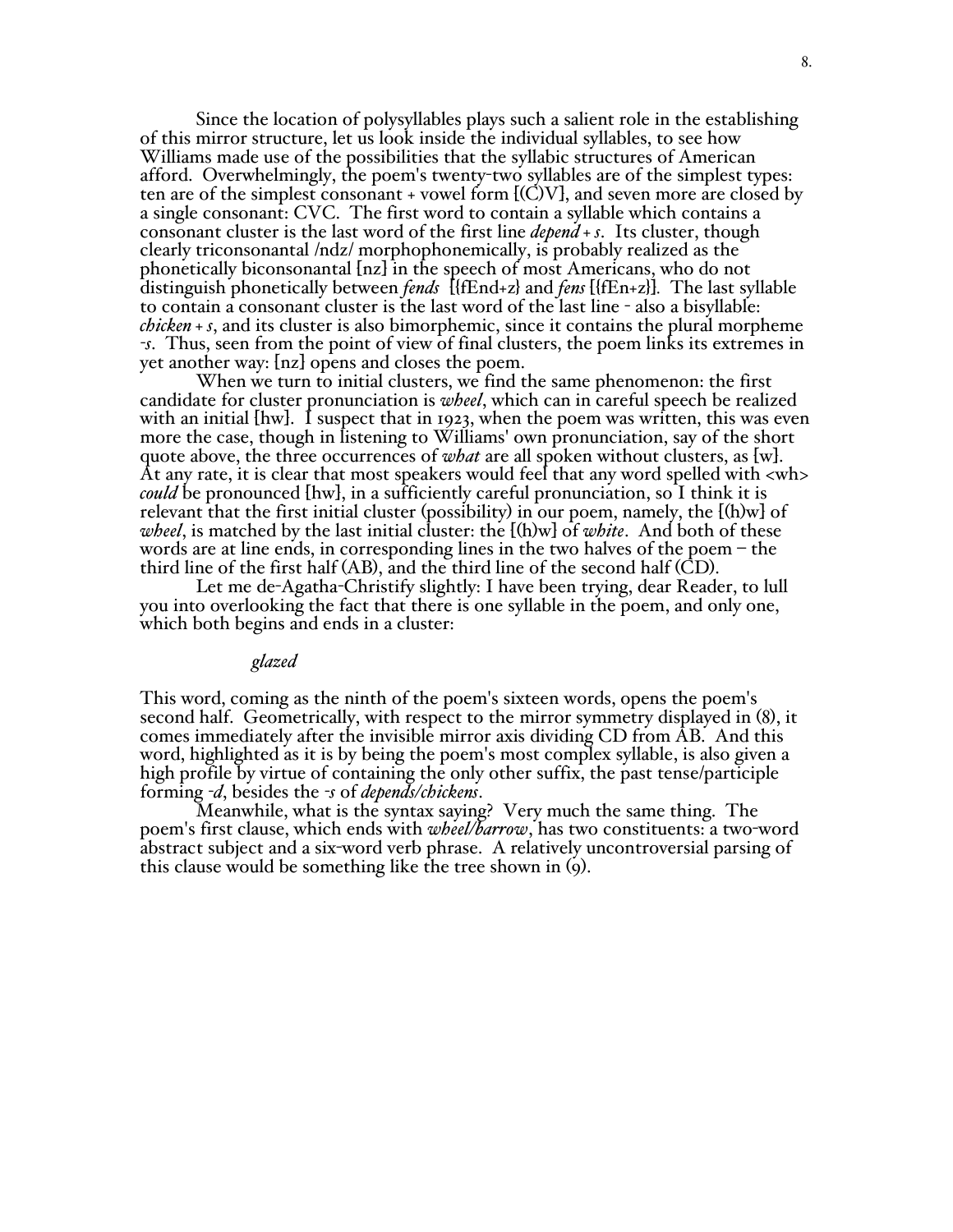

What we note about this tree is that it is very right-branching. Every one of the words following the subject (except the last of course) introduces a new constituent. There are no constituents which have following modifiers, nor are there

After *wheel/barrow*, however, all this is changed. The third verse is a postnominal modifier of this central noun of the poem, as is the fourth verse. These two modifiers feel coordinate to me, rather than nested: thus a fair guess at their syntactic structure would be that shown in (10).



Presumably, this coordinate modifier would be attached in an expanded (9) to another NP directly above  $NP_2$ . The subtree would look like that in (11).

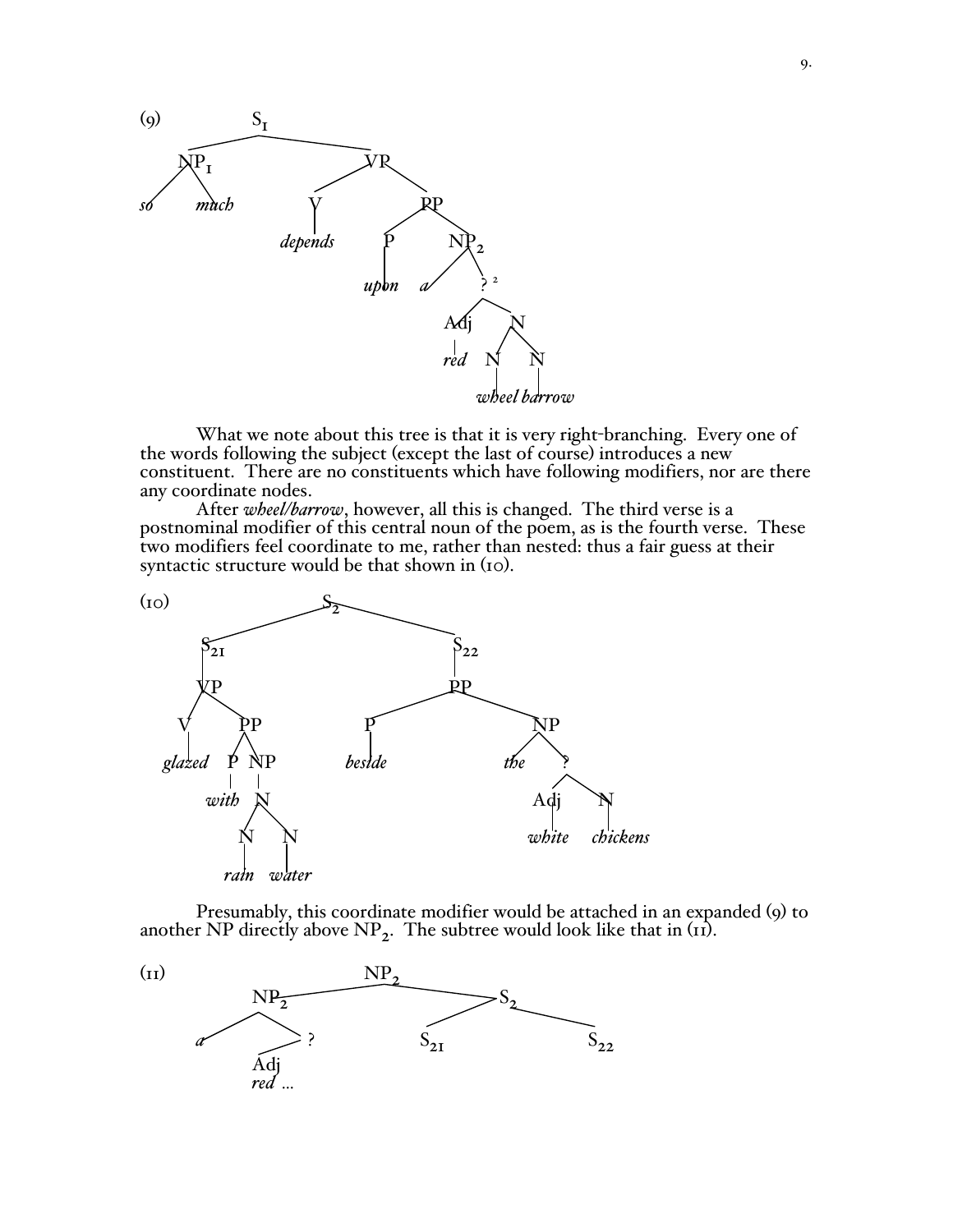The point is that after *wheel/barrow*, which ends the long right-branching constituent of (9), we find the poem's first posthead modifier, which is the entire tree of (10). All of (10) depends, syntactically, on *wheel/barrow* – that's how much depends on it. As we pass from *barrow* to *glazed*, we shift from one kind of syntax (right-branchingness) to another (that of posthead modifiers), and from a general pattern of subordination to the large coordinate node (whether it be  $S<sub>2</sub>$  or some other is irrelevant) at the root of  $(10)$ , the node which loosely links the two last verses of the poem. I think this latter change – from subordination to coordination – is a good syntactic analog for the change from the normal perception of time as an evenly flowing medium (cf. expressions like *as time went by*, etc.) to the static perception of mystical time (*time stood still*).

And now let us return for another look at the poem's swing word – *glazed*. For its morphological complexity goes deeper than the fact that it contains a suffix, because the verb *glaze*, to which the suffix is attached, is itself the only derivationally complex word of the poem. Its root is the noun *glass*, and the translucency of glass is the visual experience that is shared by the denominal verb *glaze* and its base *glass*. As Pete Becker called to my attention, here is a fundamental point of fusion for form and function: formally, *glazed* comes at precisely the turning-point in the A B C D mirror antisymmetry whose properties I have been describing; functionally, the meaning of *glass*, and the visual experience of clarity coupled with light reflection, *is* the point of our mental re-flection, of our being flexed back. And the seeing of rain into a glaze, the stopping of time by imputing viscosity to water coincides with the visual experience. Thus Williams' gift to us, in these diamond-bright 22 syllables, is one of those magical cusps, or nodes, of life, in which properties of sound and vision and mind interpenetrate and become one.

But I have yet to honor Blake's insight fully, for I have not shown what results when we examine the dance that each individual sound enters into. I have deferred this matter until I had taken up the broader issue of the experience/concept that the poem centers around, for it is only against the background of reflection, in both its primary visual sense, and in its metaphorical sense of musing, turning over in one's mind, that we can see the fullest significance of the distribution of individual segments on the poem's structure.

Deagathachristifically, what happens is that the theme of reflection is reenacted in the lives of almost every sound we consider in the poem, for almost all of them occur in pairs. Three – all dentals (namely, d, n, and r) – occur in pairs of pairs, and one – the central vowel schwa  $\frac{1}{\sqrt{\frac{v}{\sqrt{\nu}}}$  when stressed) – occurs eight times. Furthermore, the way these segment pairs are deployed in the poem makes structural sense. For example, the two [ow]s are the first and last vowels of verses A and B; thus I will say that [ow] "brackets" the first half of the poem. And the two *ch*'s though they are not the first and last consonants of the poem, still occur in its first and last line, so I will say that they too have a bracketing function: they bracket the whole poem, as do the  $\lfloor nz \rfloor$  final clusters.

The two [hw] initial clusters do not bracket, but they function to establish a kind of equivalence between the two halves AB and CD, since these clusters show up in the last word of the third line of each half. Similarly, each of the four audible [d]s shows up in an odd line. In such cases, the [d]s blaze the odd lines, and the [hw]s the even stanzas. And similarly, the liquids blaze the poems two central stanzas, B and C.

In (12), I have listed the pairs of segments, and to the right, where appropriate, I have named the function that I ascribe to them.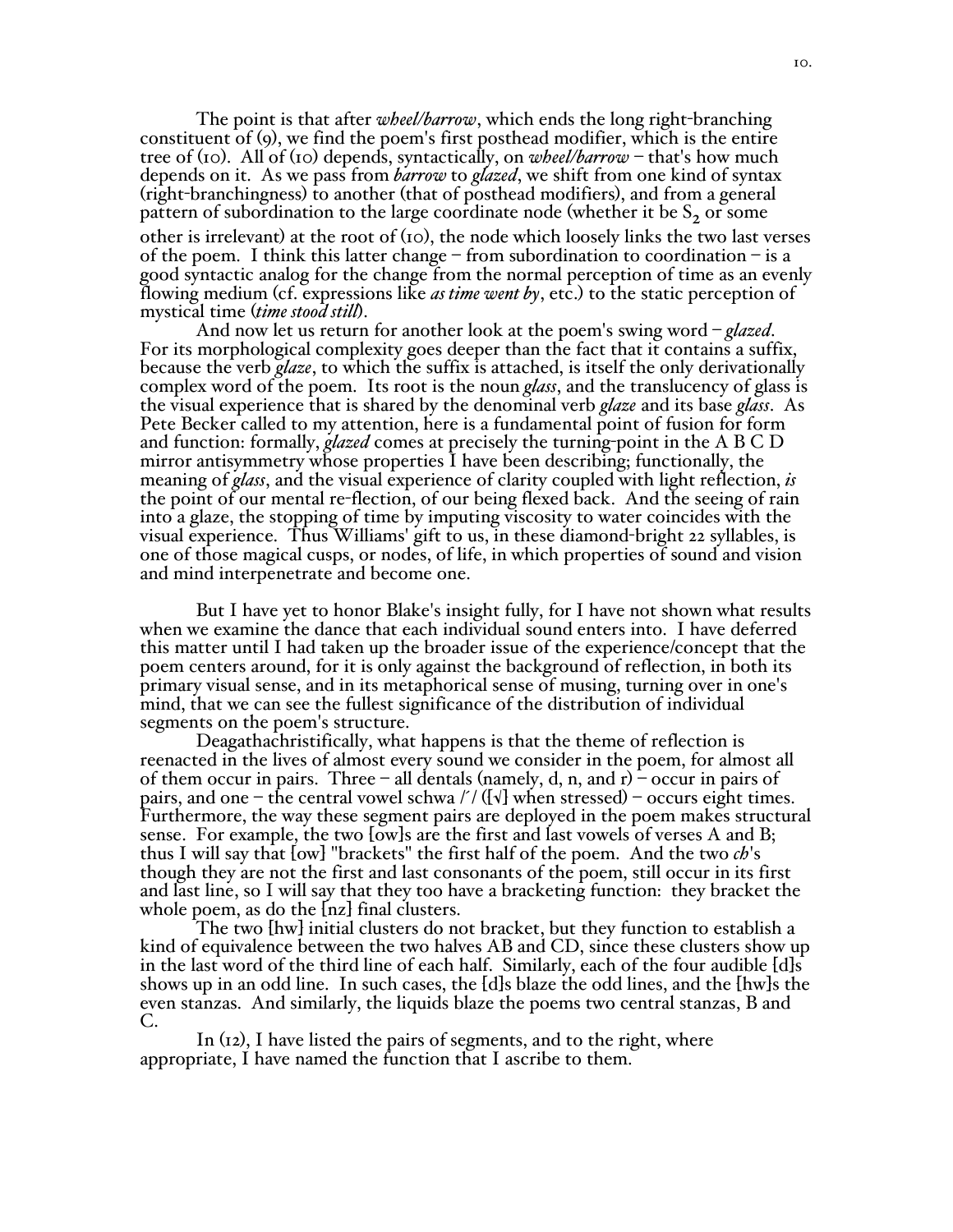| (12) | a. s: $I^{so}$ , $\gamma$ beside                         | Blazes AD (or brackets the whole poem?) |
|------|----------------------------------------------------------|-----------------------------------------|
|      | b. ow: $I^{so}$ , $\phi$ <i>arrow</i>                    | Brackets first half                     |
|      | c. ch: $mucb$ , gchickens                                | Brackets whole poem                     |
|      | d. p: $depends, \rho$                                    | <b>Blazes</b> A                         |
|      | e. E: $_1$ depends, $_3$ red                             | <b>Blazes</b> AB                        |
|      | f. hw: $\frac{1}{3}$ wheel, $\frac{1}{7}$ white          | <b>Blazed BD</b>                        |
|      | g. l: $\alpha$ <sup>wheel</sup> , $\beta$ <i>splazed</i> | <b>Blazes BC</b>                        |
|      | h. b: $4 \text{barrow}, 7 \text{beside}$                 | <b>Blazes BD</b>                        |
|      | i. ey: <sub>5</sub> glazed, <sub>5</sub> rain            | Blazes C                                |
|      | j. w: $\zeta$ with, $\zeta$ water                        | <b>Blazes</b> C                         |
|      | k. I: $\zeta$ with, gchickens                            | <b>Blazes</b> CD                        |
|      | 1. D: $\zeta$ with, $\zeta$ the                          | <b>Blazes</b> CD                        |
|      | m. t: $6water, 7wbite$                                   | <b>Blazes</b> CD                        |
|      | n. ay: $\tau$ beside, $\tau$ white                       | <b>Blazes</b> D                         |
|      |                                                          |                                         |

In (13), I have arrayed the poem's three sounds that occur four times: the obstruent [d] and the two sonorants, [n] and [r].

| (13) a. d: $depen(d)s$ ,<br>3 <sub>red</sub><br>5<br>5glazed<br>7beside |                                       | [Occurs in a mirror-image]<br>sequence: disyllable, mono-<br>syllable, monosyllable,<br>disyllable]                          |
|-------------------------------------------------------------------------|---------------------------------------|------------------------------------------------------------------------------------------------------------------------------|
| $\mu$ pon [n]<br>$\zeta$ rain [n]<br>gchickens                          | b. n: $depen(d)s$ Brackets A          | [Note that all [n]s occur<br>line-finally, in a mirror-<br>image sequence: nz, n, n, nz<br>Brackets CD 2 syll 1 syll 2 syll] |
| c. r: $\int$ red<br>$\int$ rain<br>Gwater                               | $\frac{1}{4}$ <i>barrow</i> Blazes BC | [The four [r]s alternate<br>between monosyllables and<br>disyllables, and between<br>prevocalic and postvocalic position.]   |

Finally, in (14), I have shown how the distribution of the mid central vowel [´] - [√] supports the basic mirroring pattern which sets peripheral stanzas AD off against central ones BC.

| A: $\{3\}$ $\mathbb{R}$ <i>much</i> , $\mathbb{R}$ <i>depends</i>                              |
|------------------------------------------------------------------------------------------------|
| $2\mu$ <i>pon</i><br>B: $\begin{bmatrix} 1 \end{bmatrix}$ 3 <i>d</i><br>$C: [1]$ <i>Gwater</i> |
| D: [3] $\tau$ <i>beside</i> , $\tau$ <i>the</i><br><i><u>schickens</u></i>                     |
|                                                                                                |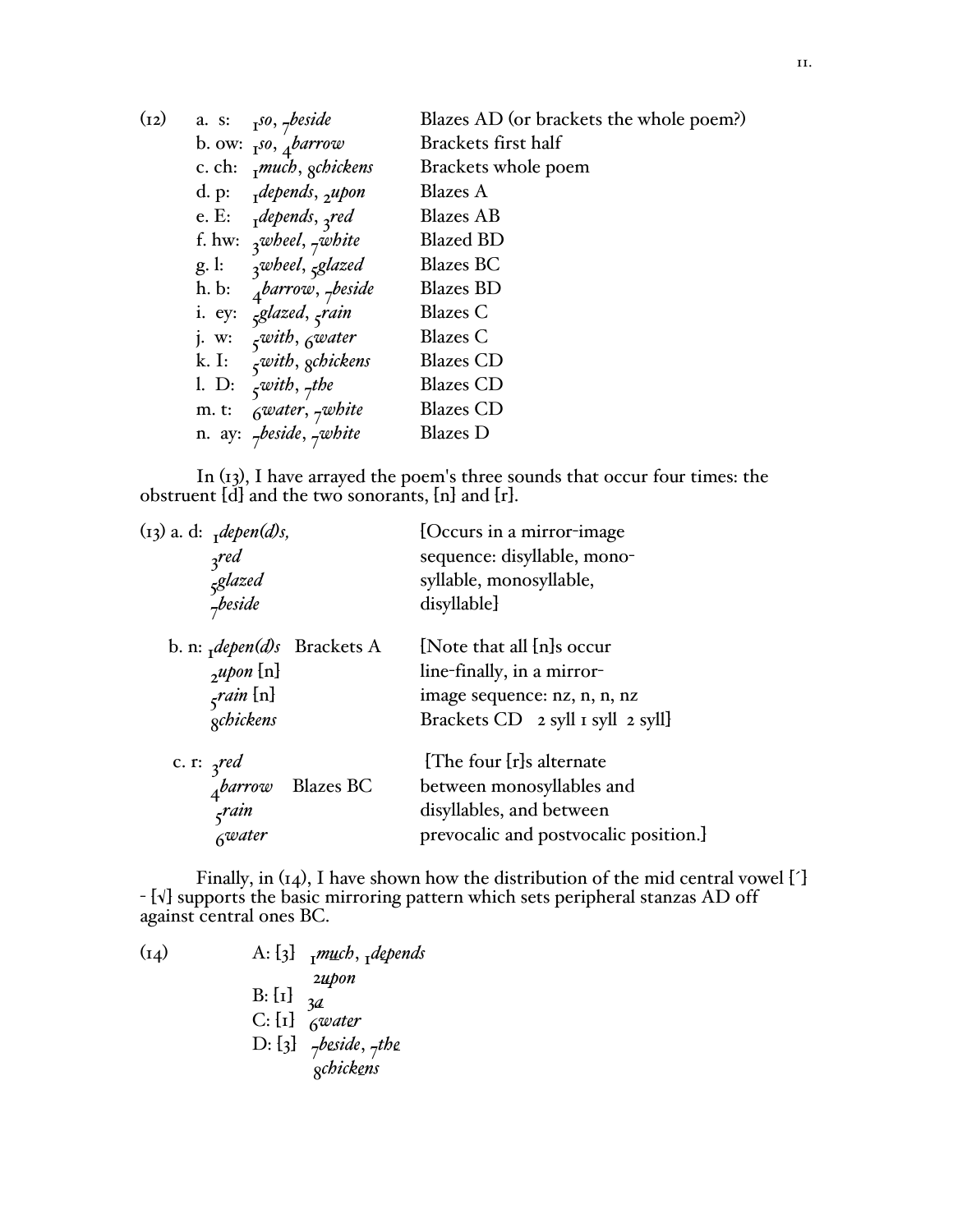What can be said about the nonpaired sounds, which I will call "orphans"? There are seven sounds which occur just once; I list them in (15).

(15) Line 1: [m] *much* Line 2: [a] *upon* Line 3: [iy] *wheel* Line 4: [æ] *barrow* Line 5: [g] *glazed* Line 6: [D] *water* Line 8: [k] *chickens*

They have a (not very impressive) kind of logic, despite their irregularity: they occur just once per line, in every line but the seventh.

There is just one other segment to be mentioned. In addition to the 14 paired segments and nuclei of  $(12)$ , the three quads of  $(13)$ , the lone octet of  $(14)$ , and the seven orphans of  $(t<sub>5</sub>)$ , there is one sound that occurs three times: [z].

(16) Line 1: *depends* Line 5: *glazed* Line 8: *chickens*

Thus, [z]'s function is to appear in all final clusters: to appear as the second consonant of the cluster as it ends the first and last lines of the poem, and to appear as the first consonant of its cluster at the mirror axis of the poem as it begins the line that starts the second half of the poem. So [z] opens, closes, and splits the poem, and is the consonant which the [s] of *glass* is linked to as it turns into the [z] of the crucial verb *glaze*.

There are many more beautiful patterns that appear as we look ever more closely at the dynamic structure into which Williams has *made, actually,* them, but I must return to my major theme, and leave this dazzling, bottomless work of art until I can return for a future visit.

Let me close, however, with two final observations about this poem. The segmental doubling (quadrupling and octupling) that I have pointed out here is unique in my experience of poetry. It grew organically out of Williams' caring for the reflection that leads to the realization of interconnectedness, and it may or may not ever have been used before or be used again by any poet to make words shine. It is, in Pete Becker's words, a particularity. Robert Frost, in his important essay (Frost (1949)) on composition, "The Figure a Poem Makes," says it clearly:

Just as the first mystery was how a poem could have a tune in such a straightness as metre, so the second mystery is how a poem can have

It should be of the pleasure of a poem itself to tell how it can.<br>The figure a poem makes. It begins in delight and ends in wisdom.<br>The figure is the same as for love. No one can really hold that the ecstasy should be static and stand still in one place. It begins in delight, it inclines to the impulse, it assumes direction with the first line laid down, it runs a course of lucky events, and ends in a clarification of life - not necessarily a great clarification, such as sects and cults are founded on, but in a momentary stay against confusion. It has dénouement. It has an outcome that though unforeseen was predestined from the first image of the original mood - and indeed from the very mood. It is but a trick poem and no poem at all if the best of it was thought of first and saved for the last. It finds its own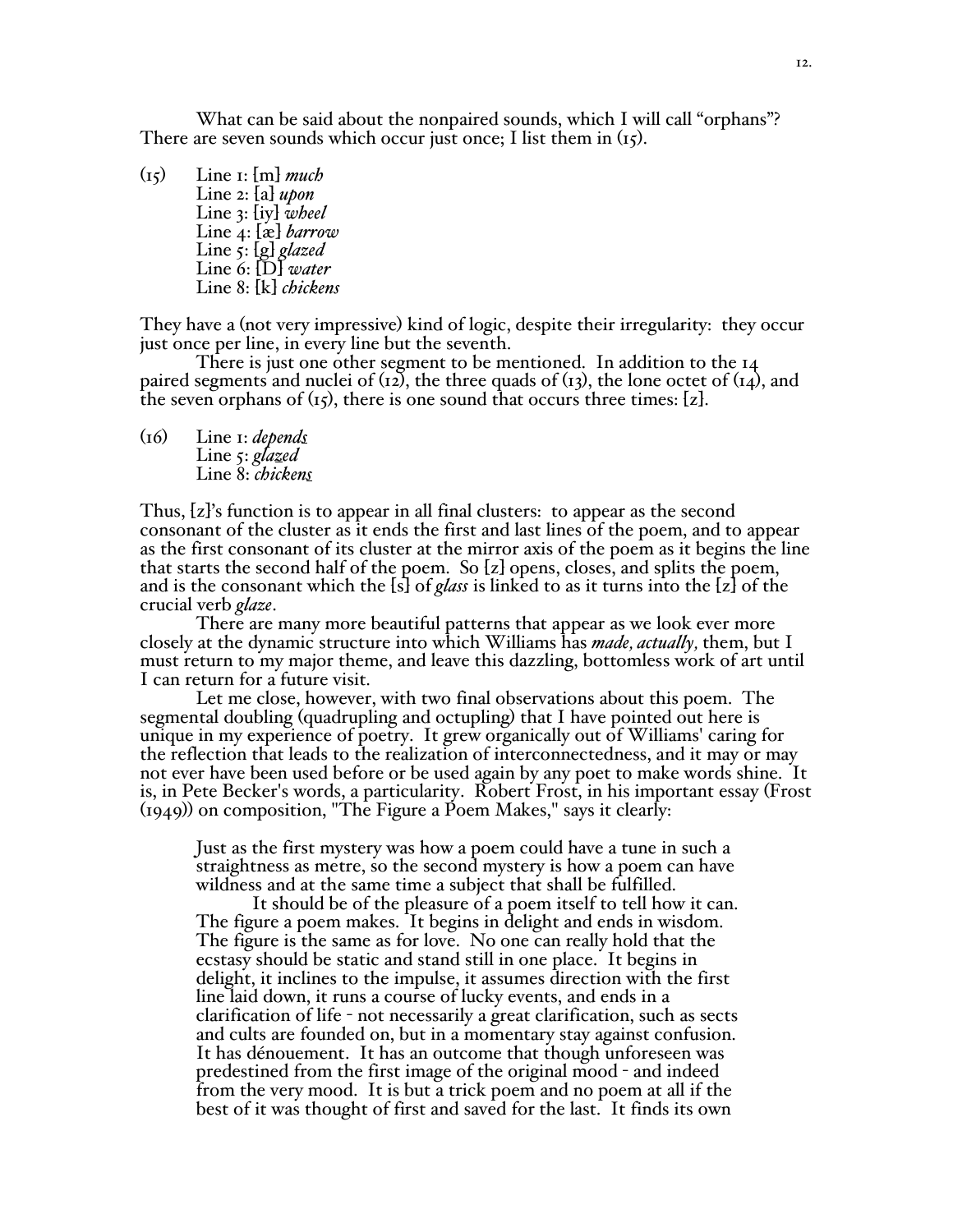name as it goes and discovers the best waiting for it in some final phrase at once wise and sad - the happy-sad blend of the drinking song. 3

What is relevant to note in the particular context of this paper is that Frost's observation about the uniqueness of poetic structures imposes upon the student of poetry a very delicate task. We must approach the poem with the greatest respect. While we may have read many poems before, poems which have suggested theories of possible meters, possible rhymes, possible rhyme schemes, possible stanzaic types, and so on, we must hold these theories, these previous understandings of poetry, with a feather-light touch, and be ready to abandon them instantly in case we should be presented with a structure that has never before been seen in any poem in the history of poetry (which may well be the case for the "segmental rhyme" that Williams shows us). Our stance toward the poem must be like that of the martial arts master, or of the Zen swordsperson – expecting no particular kind of attack, thus ready, or open, for attack from any quarter. The type of stance that has proved to be necessary for me in my work with poems is described by the biologist T.H. Huxley (quoted in Marilyn Ferguson (1982):

"Sit down before fact like a little child, and be prepared to give up every preconceived notion, follow humbly wherever and to whatever abysses Nature leads, or you shall learn nothing."

How does this stance of openness to the particular in <sup>a</sup> given poem translate, for the major concern of this chapter? If we are to see any language we work on as <sup>a</sup> poem, this means that we must be ever alert for what the language may be doing in its articulation of its structure that is absolutely unique in the history of the world.

To be sure, we study universal grammar and language typology intensively, in as great a depth as possible before we approach our language, but we hold all of our conclusions as lightly as we hold our theories of possible poetic form when we approach a poem. For we are aware that a case of theoretical lockjaw is always a danger; that if our commitment to what we have seen in our previous work ever leads us to say anything like "my theory forces me to say ...," then we may miss entirely the unique gift that this particular language has for us. Pete Becker has told me that older grammars used to have a section called "The genius of the language"; there they would discuss those feature of the language's structure that gave it its unique stamp, its individuality. As syntacticians, we can readily identify some features of this type, after working with a range of languages. Some candidates that I would suggest are: for English, the system of auxiliary verbs and its interaction with adverbs of negation and other types; and the system of verbal particles like *up, down, out,* etc.; for French, the system of preverbal clitics, and their interaction with causatives; and the mare'<sup>s</sup> nest of problems associated with *être* (*qu'est-ce que c'est que* and so on); for Japanese, the tangled lives of the particles *wa, ga, o, ni*, *no, na, mo*, and the system of honorifics; for German, the problems of the Vorfeld – what constituents can occur preverbally in main (and in subordinate) clauses – and of so-called Satztönungspartikel (*ja*, *doch*, *mal*, *schon*, *aber*, etc.) predominate.<br>I'm sure that all of us who have worked in any depth on any aspect of a

language (phonology, morphology, semantics, whatever), would have their favorite bog to contribute. But my feeling is that we have been taught either to disregard such kinky uniqueness that we encounter, or to "explain them away," as the locution goes (away? Where would they go?), by showing how they all follow as corollaries of universal principles. To hold the vision that languages are to be seen as poems is to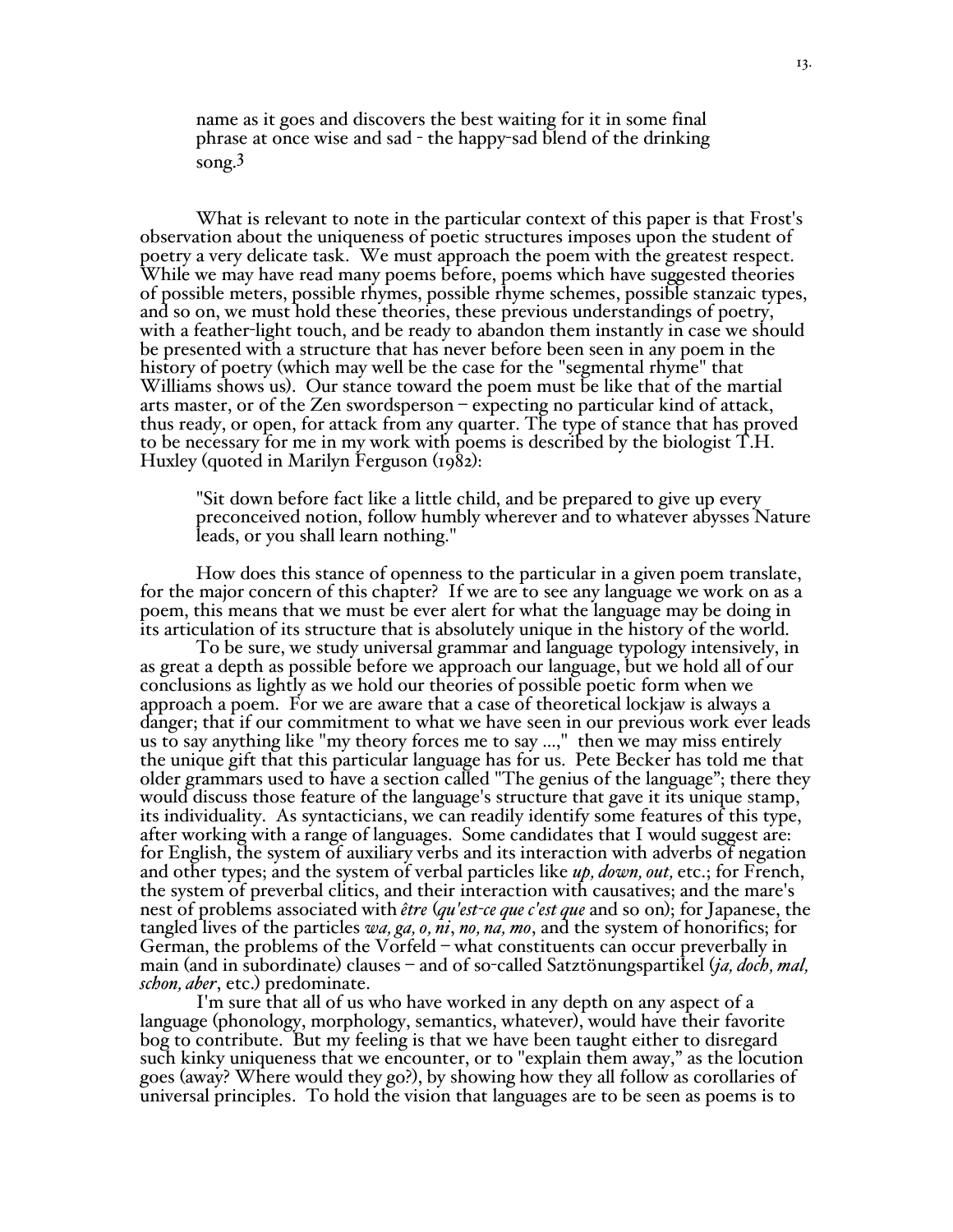commit oneself to the ATS in all our work as linguists, not only when we look at literary works of art. And this raises mind-boggling swarms of questions for us. For we will have to note not only that a given language is or is not subject to some syntactic constraint; or is agglutinating or synthetic; or has vowel harmony or not – we will have to try to connect the answers to all of these questions. I do not say that there is no work that has this type of holistic bent. Lehmann (1973) and Donegan and Stampe (1983) have exactly this flavor, and there are doubtless many others that I do not know. Nonetheless, if we divide the work of linguistics along the lines laid down by the sociologist Wilhelm Windelband (cited in Kramer 1980:68) into the "nomothetic" (having to do with finding general laws and typological implications) and the "idiographic" (concerning the unique, the nonrepeatable, such as the structure of particular transcripts, particular histories of language acquisition or loss, particular works of art), then the bulk of work in linguistics has been nomothetic.

In arguing that we should view languages as poems, I am suggesting that we right an imbalance. I have done a lot of nomothetic linguistics myself, and I hope to continue. But the taste for the idiographic which working with poetry has given me has convinced me that far better than doing only nomothetic, or only idiographic, work is finding a stance toward language in which both emphases are in dialogue, and mutually inform each other. And in such thinking, we cannot let our theories force us to say anything. The etymology of *theory* suggests that since this word, was derived from the Greek verb *theasthai* 'to watch, observe' (from *thea*, 'a viewing'), it was originally taken to be something like a vantage point from which to view the object of study. I have often found myself arguing for "the" theory of language, of passives, of universal grammar. But now it seems to me far more fruitful to return to the vantage-point conception of theory; for obviously, the more vantage points we have to look at something from, the fuller will be our understanding of it.

We can return to William Carlos Williams' poem for a helpful analogy. In my discussion, I was concerned with showing how phonology, morphology, syntax, and semantics unite to give us the experience of reflection upon our interconnectedness. But how do these four great pillars of linguistic theorizing interrelate? How, exactly, do they unite?

In generative grammar, we have talked about a phonological or a syntactic component of the grammar as a whole. But I have come to feel that this word may be inappropriate, since it suggests a metaphor of division, of cutting into pieces. The prototypical entity that has components, after all, is the machine. Carburetors and distributors are components, or parts, of automobile engines. And parts can be removed, or interchanged, or studied (and repaired) in isolation.

<sup>I</sup> would like to sidle up to <sup>a</sup> different metaphor for the way phonology, morphology, and so on interconnect. Let me start first with <sup>a</sup> visual analog, which <sup>I</sup> thank John Lawler for first suggesting to me. As we study the patterns of distribution of individual segments, of bisyllables, of noun phrases, of morphological complexity, of words that refer to visual experiences, etc., and so forth, and also so on, suppose we think of ourselves as putting the results of each investigation on a transparent sheet of plastic, like those used in overhead projectors. Each sheet will have its own internal logic: that for [ow] in our poem will be concerned with setting off the first half of the poem against the second, while those for [b] or for color words will set off even stanzas against odd ones, and thus contribute to a feeling of alternation, and so on for all of the indefinitely many other sheets we would need. The way we could look upon what happens to us as we read the poem is that we peer down from above, our gaze passing through the whole stack of transparencies.

If we are visual people, the image of passing over a thick stack of transparencies and peering down through them, noting similarities between patterns (say, between two patterns each having the function of separating our four-stanza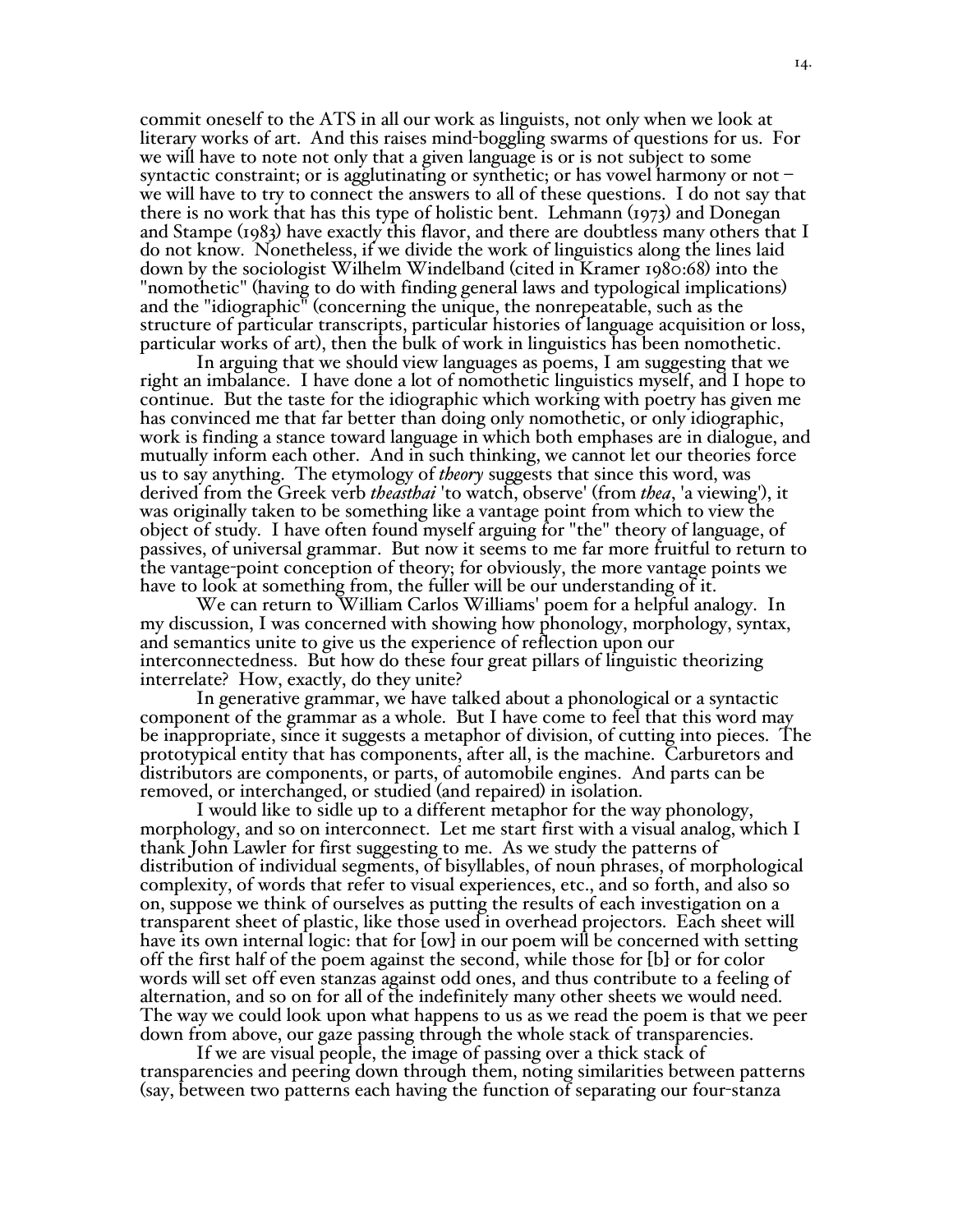poem into two halves) as visual alignments, may speak to us clearly. However, not all of us are visual, so let me suggest one more metaphor – the metaphor of music.

If we listen to a great symphony, like Beethoven's Ninth, we are first struck by the immensity of the total work. But if we are interested in appreciating this awesomeness further, we can go to the score and examine each individual part, each voice of the symphony. Because Beethoven is an inspired creator, every voice we look at/listen to will have its logic, harmony, and beauty. Whether we listen to bassoon, third violin, French horn, or tympani, we know that Beethoven's love and caring extended to the part that each of these instruments plays. So if we listen just to the bassoon's voice, we will hear a beautiful melody. And we will hear, albeit dimly, the Ninth. For the business of the great composer is to find a bassoonic way of "saying" the beauty of The Ninth, a way that is particularly suited to the range of the bassoon and to the particular timbres it affords the ear. Or, said slightly differently (visually, in fact), this business is to find a bassoon "take" of The Ninth. So we can get a taste of The Ninth by listening to the bassoon's voice, another by listening to the tympani's, and yet another from the French horn's. But not until all of these voices are integrated, i.e., sounded simultaneously, will we hear the majesty of the symphony as a whole.

To me, it "makes" sense to *see*, i.e., to think of, the phonological patterns of our poem as individual voices in a symphonic score, and to think of a morphological voice and of a syntactic voice, and of a semantic one. Because Williams is a master poet, each individual voice must within itself articulate the particular beauty of this poem. Let us say, for the purposes of discussion, that in this case, it is a beauty which revolves around the peace and clarity that come from the experience of reflecting upon our interconnectedness. We can "hear" this experience of reflectedness possibly most directly in the many phonological voices of this poem, but it is there morphologically, syntactically, and semantically/imagistically as well. And not until we hear all of these voices at once can we participate in the great architecture of coincidences and synchronicities – temporal alignments, if you will – that Williams has put on – *here, there; made; actually.*

Let me remind you that I have been discussing the visual metaphor of transparencies and the auditory one of musical voices in the context of my concern with finding a helpful way to deal with the pluralism of all the theories that have been created in linguistics over the years. Insofar as each theory has been made with the same kind of love and caring and respect for language that Beethoven had when he wrote the bassoon voice of his Ninth – and I think that this is almost universally the case – then each theory will give us a "take," or a way of hearing, the central symphony of Language – and we have stretched our theoretical ears and allowed ourselves to hear the particular beauties to be found in each individual theoretical voice.

If we collect and classify the kind of work on language that we have all been doing collectively over the years into the two great rivers called nomothetic and idiographic, then we realize that we must stretch our ears to be able to hear nomothetic beauties (if we are idiographs), and idiographic ones if we are nomothetes. These two basic scientific "takes" are also voices that we must allow to sound together.

How does this work, concretely, this "sounding together"? In the case of the Williams poem, being open to the nomothetic means noticing ways in which the poem conforms to patterns we have seen elsewhere in our work with poetry. Noting, for example, that the first stanza is perfectly iambic, and that the fact that the last word of the poem is a trochee itself does not preclude the last stanza from also being given an iambic scansion. So we use an already developed theory  $-$  in this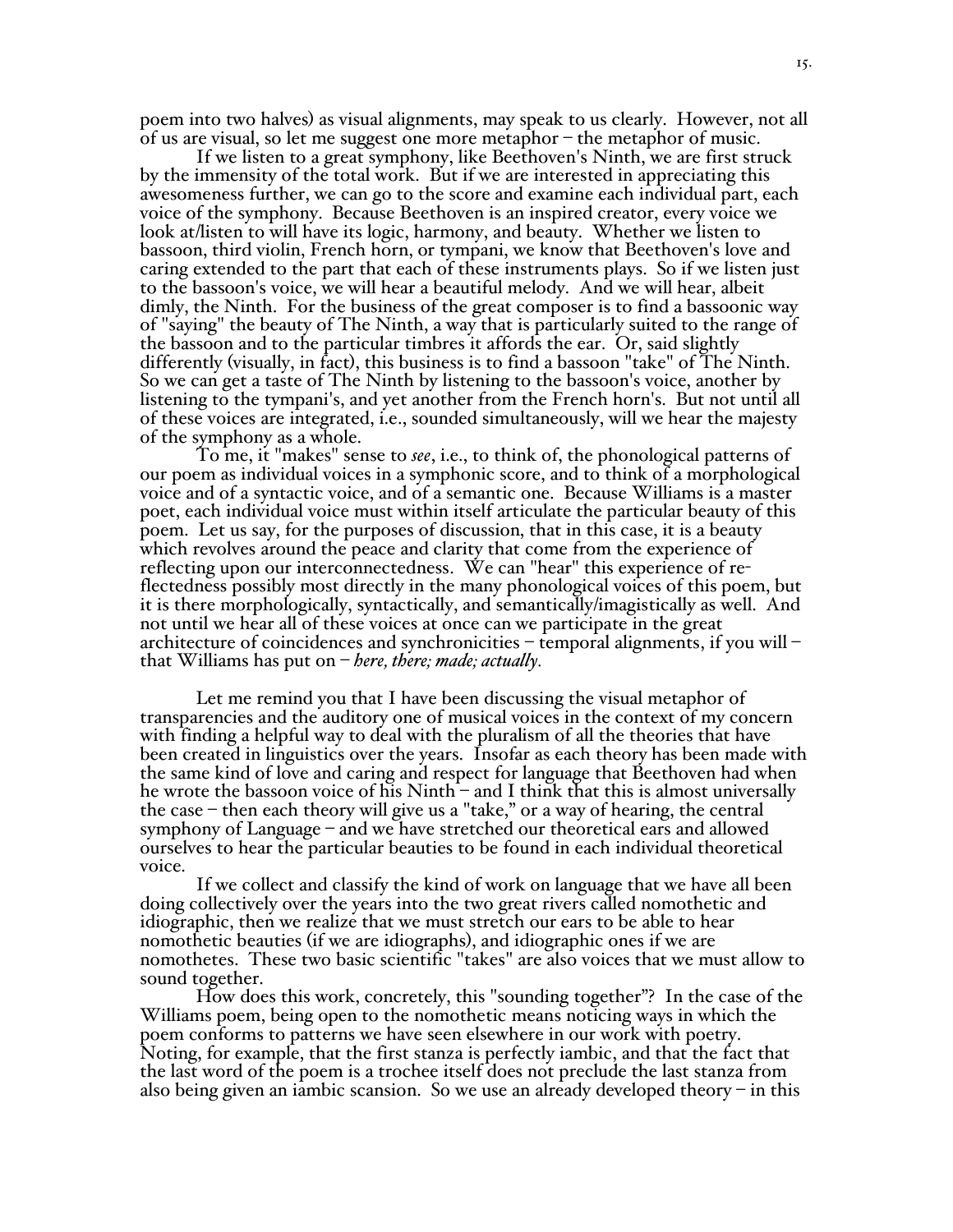case, a theory of iambic meter  $4 -$  as far as we can, but we do not let it "force us to say" anything about the second stanza of the poem, which seems completely uniambic. And being open to the idiographic means seeing the pattern of segmental rhyme, in all its intricacy and particularity, even though it may never contribute anything to any theory of possible sound harmonies, because it may never have been used before, and may never be used again.

I said earlier that there were two more things to be pointed out in connection with our poem; the first has been the foregoing discussion of the need to counterpoint our usually predominantly nomothetic ways of study with an equally strong idiographic voice, so that a rarely beautiful uniqueness, like segmental rhyme, can be held up to be marveled at.

The second thing to be observed is possibly so obvious as to be coals to Newcastle, but I think it deserves at least passing mention. It is that, as I have demonstrated in chapter 3 b), poems have what I have called holographic structures. That is, they say what they say neither one time only, nor in only one place. Rather, their "message" (I have been trying to avoid this odious term – poems are not *about* things, they *are* things. They constitute *experiences*, they are musicians, inviting us to dance to their tunes) is shot through them, a bit like a theme through a symphony.<br>Thus it makes no sense to ask of our poem where the notion of reflection is expressed for it appears everywhere  $-$  in every pair of segme This means that the conduit metaphor, which Reddy  $(1979)$  discusses and exemplifies brilliantly, while it is unquestionably valid and of great importance for many types of communication, is not relevant for poetry. The conduit metaphor views Meanings are seen as objects which are located inside the heads of speakers and hearers. Words, phrases, sentences, and paragraphs are seen as containers, into which speakers may put meaning. Once a speaker has filled a linguistic object with meaning, it is pushed through a conduit, a tube-like passageway, to the hearer, who "unpacks" the linguistic containers, putting their meanings into her or his head. Some conventionalized expressions clearly exhibit the conduit metaphor at work. *Take that thought and put it earlier in the sentence. She really crams a lot of information into this chapter. Am I getting through to you? We couldn't get anything out of this phrase. Her words carry a lot of weight with my boss.*

This image, which we might call the American Airlines view of communication, just isn't relevant for the way poetry affects us, which, as I have tried to show, is multilayered (or polyphonic) and simultaneous. Indeed, the degree to which a given text is multiply interconnected and asequential may well be just the degree of poeticality with which the text was written.

I come now to an aspect of poetry which is absolutely central to my theme, yet also hardest to say anything about. I refer to the mystical aspect of poetry. Possibly the best way to begin is to come back to the words of the poet-philosopher Gary Snyder (1980:21): "The true poem is walking that edge between what can be said and that which cannot be said." It is obvious, as soon as we think about it even a little, that for all the infinities of things that any language allows us to say, these infinities are dwarfed by the immensity of what lies beyond the edge of the sayable. A quick example comes from José Ortega y Gasset's brilliant paper, "The Difficulty of Reading." There, Ortega y Gasset points out that no language has a word for the precise order of white on which the words you are now reading are printed, though it is easy to discriminate visually between that white and dozens of other shades of paper that a half-hour's search will reveal.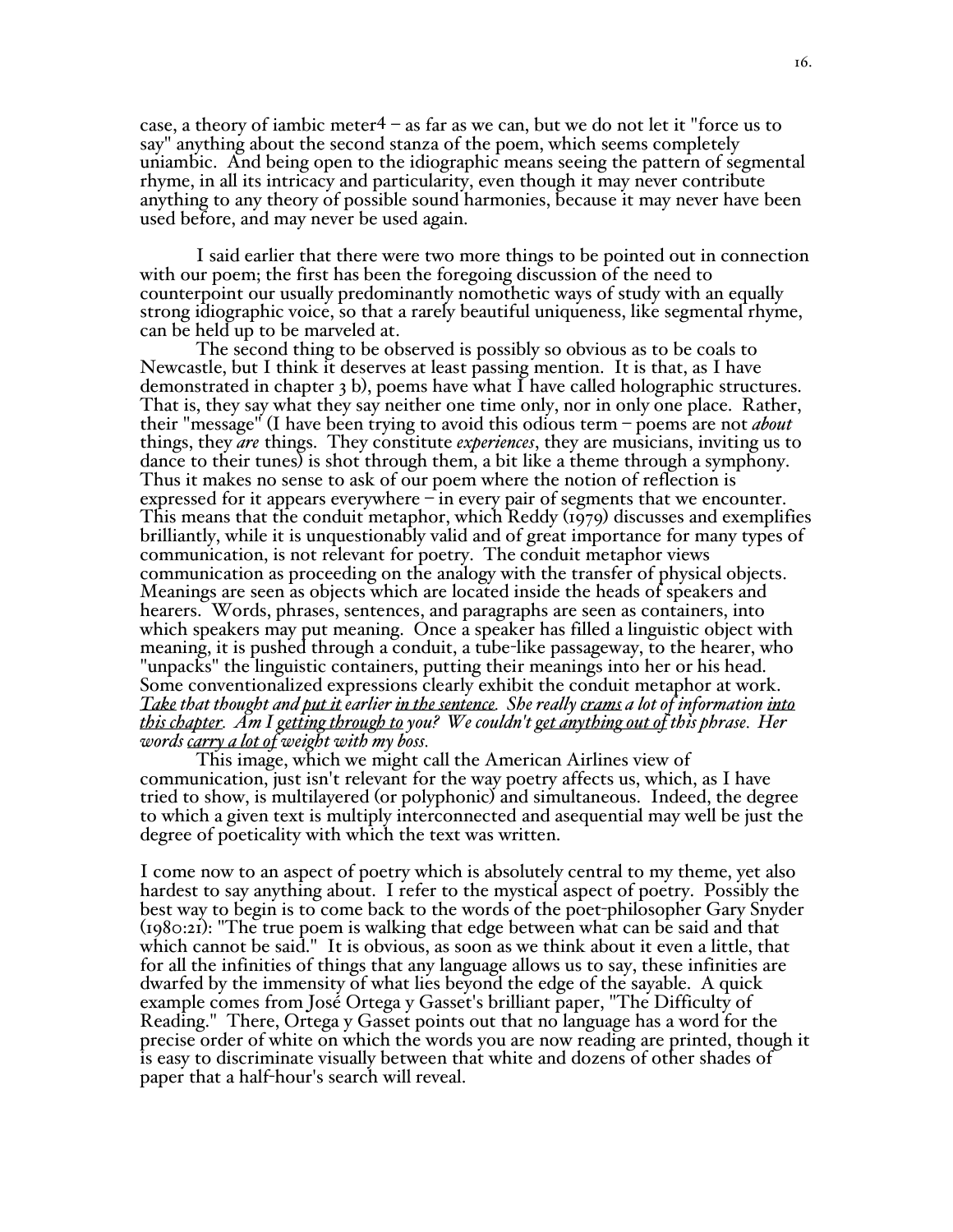And, of course, if describing this white is impossible, how much more so is describing the changing colors of a sunset, or the feelings that the sunset touched off in you? When we look at the vocabulary for emotions that American provides and compare them with those we would like to be able to convey, we can only cry or laugh.

The language in which we live in is like a small, though infinite, island, and all around us is the vast ocean of the unsayable. But poets, when they write what Snyder calls true poems, are not content to let this situation obtain. With the help of the kind of symmetries and patternings that we have seen in our poem, they stretch the envelope of the sayable.

And why do they do this? Why bother? Why all the effort? While there is great utility in our language, while it allows us to infer the existence of other beings as complex and indescribable as we are, through the words they say to us, there are truths and beauties all around us, at every moment, which enrich our lives immeasurably, on our island, if we have ever experienced them: the miracle of love, of forgiveness, of grace. And as we are social beings, we want to tell our friends of these experiences, to share them, for they are truly what makes our lives full, and worth living. All those of us who study language with every ounce of energy at our command, know that if our efforts are pure, and if we persist, and if we are lucky enough, we will be blessed with an Aha! Or even with an Eureka!!! the Light will come to us. I think the whole of science, at its best, is an enterprise for trying to share, and pass on, just one of the unsayable experiences: the experience of Light.

If we regard languages as poems, and thus ourselves as the authors of the collective poem that we speak in, we are led to ask such questions as: What has the creation of American made sayable that would not be sayable without it? Or: What things are sayable in Lakhota but not in American? (For each poem stretches the boundary of our island differently.) And since we study poems to search them for meanings, we can ask: What are the meanings of American?

I do not say that these are easy questions – merely that they are beautiful ones, for me. And I have always been inspired by this line from an introduction by e.e. cummings to a volume of his poems (1963:332):

Always the beautiful answer who asks a more beautiful question.

I think it is always horizon-expanding to leave the closed realm of the questions that we know how to go about finding answers for and to confront questions that take our breath away. To be baffled is a sacred experience.

I have been going on about languages and poems for probably too long already. I feel like I am arguing a point. But arguing is just the wrong mode. Fusing my vision of poems and that of languages has just been the deepest answer to Pete Becker's question that has come to me. I don't want to urge you to accept my answer, or indeed any particular one. I would just like to invite you to open yourself to Pete's question, and to follow wherever and to whatever abysses that question leads you.

### *Notes*

To whom is my debt for what poetry has helped me to see the most enormous? There are too many to name you all – so let me just start with three, and thank the others in silence: Rosália Dutra, Pete Becker, and Roman Jakobson.

1. Cf. Williams (1970). The tape from which the quote comes is included in the collection called *The Poet's Voice* [Cambridge: Harvard University Press].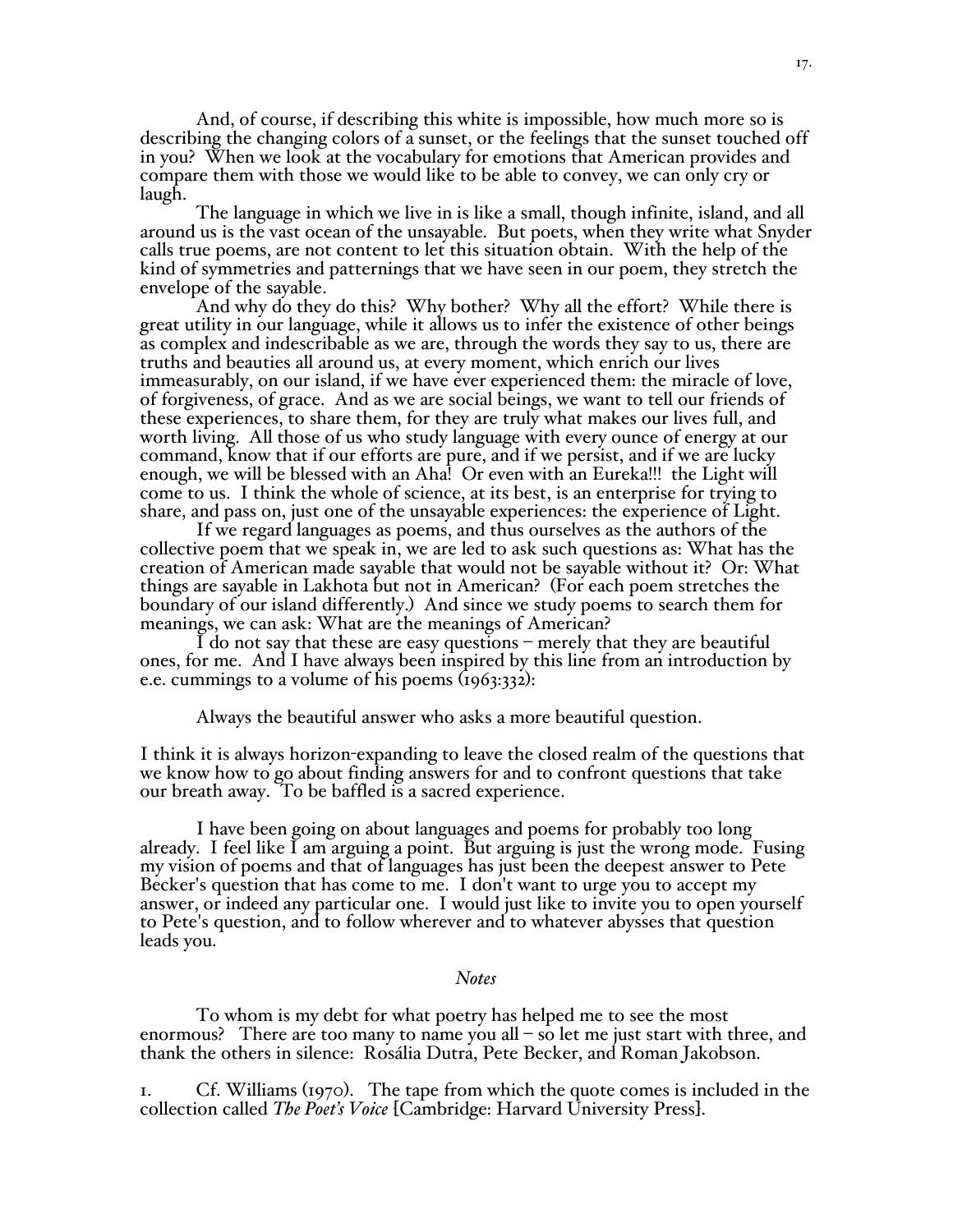2. Exactly what this node should be called, if anything, is controversial, so I will fearlessly give it the '?' label.

I don't know whether these S-nodes (or indeed any) should be pruned; let's leave them in for the nonce.

4. From the Preface to Frost (1949). I am indebted to Anneliese Kramer for giving me this powerful quote, and for many insights into poetics and into linguistic theory. Cf. her penetrating thesis Kramer (1980)).

5. A beautifully argued and lucid exposition of a formal theory of iambic meter is found in Halle and Keyser (1966).

# *Bibliography*

Bateson, Gregory. (2000), *Steps to an Ecology of Mind*. Chicago: University of Chicago Press.

Becker, Alton L. 1995. *Beyond Translation: Essays toward a Modern Philology.* Ann Arbor: University of Michigan Press.

Conley, Kathi, and William E. Cooper. 1981. Conjoined ordering of color terms by children and adults. *Studies in Language* 5.3:305-322.

Donegan, Patricia, and David Stampe. 1983. Rhythm and the holistic organization of language structure. In: Richardson et. al (19983), pp. 337-353.

Elbow, Peter. The believing game and the doubting game. In Elbow (1973), pp. 147- 191.

Elbow, Peter. 1973. *Writing without Teachers*, New York: Oxford University Press.

Erickson, Frederick. 1982. Money tree, lasagna bush, salt and pepper: Social construction of topical cohesion in a conversation among Italian-Americans. In Tannen (1982), pp. 43-70.

Ferguson, Marilyn. 1982. Karl Pribram'<sup>s</sup> changing reality. In Wilber (1982), pp. <sup>15</sup>- 26.

Frost, Robert. 1949. The figure <sup>a</sup> poem makes. In *Collected Poems*. New York: Holt, Rinehart and Winston.

Halle, Morris, and Samuel Jay Keyser. 1966. Chaucer and the study of prosody. College English, December 1966:187-219.

Kramer, Anneliese. 1980. *The languages of linguistic theory: aesthetic dimensions of a scientific discipline*. Unpublished doctoral dissertation. Ann Arbor: University of Michigan.

Lakoff, George and Mark Johnson. 1980. *Metaphors We Live By*, Chicago: University of Chicago Press.